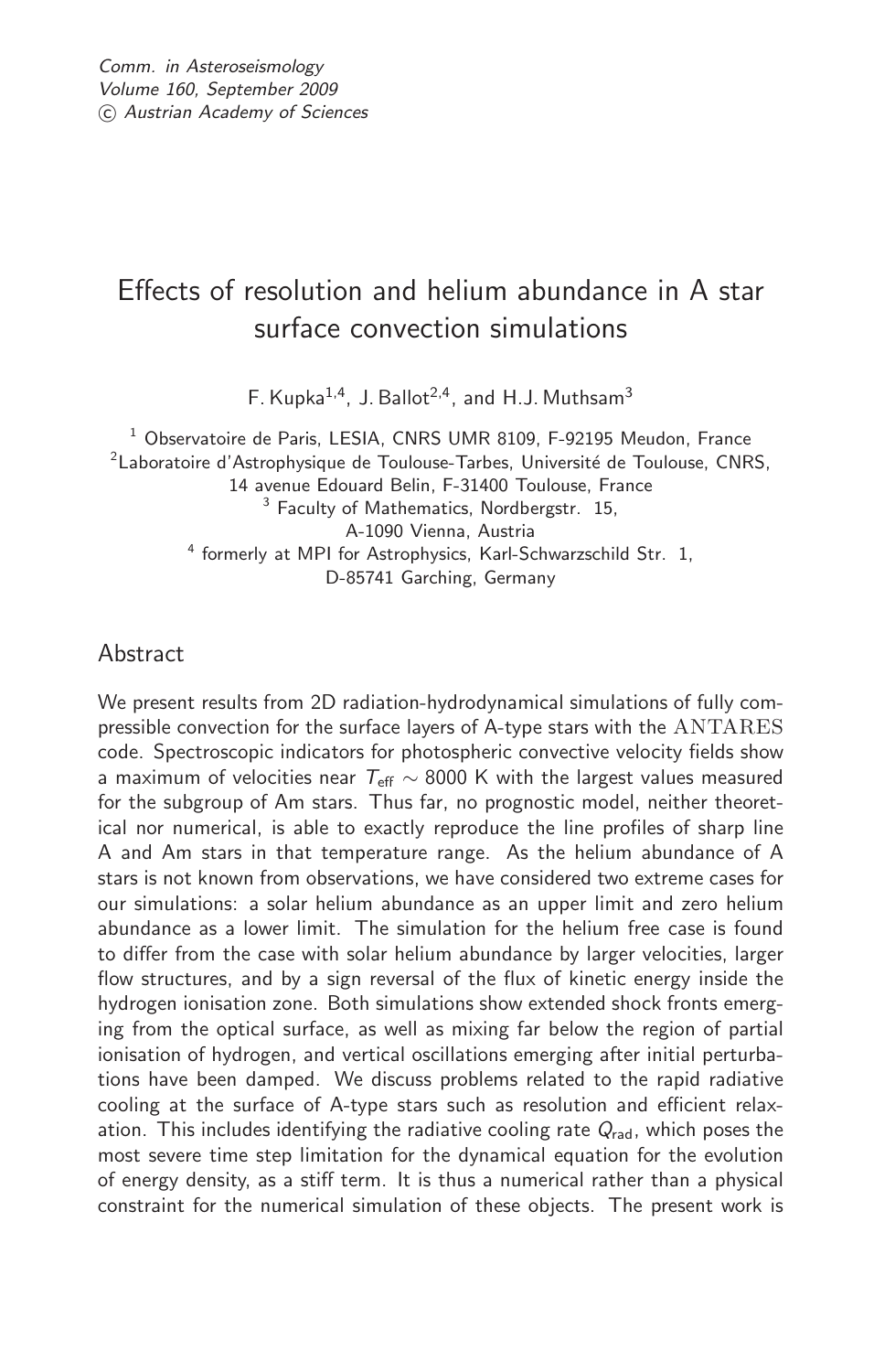considered as a step towards a systematic study of convection in A- to F-type stars, encouraged by the new data becoming available for these objects from both asteroseismological missions and from high resolution spectroscopy.

Accepted: 2009, September 22

# 1. Introduction

Research on A-type stars has benefitted enormously from the introduction of high-resolution spectrographs with  $R \ge 100,000$  and from advancements in asteroseismology through telescope networks and satellite missions. They provide a new way of probing our theoretical understanding of these objects and address questions such as: how are convection and pulsation linked to each other, in a physical parameter region no longer completely dominated by the strong envelope convection found in cool stars such as our Sun? How does convective mixing in these stars affect diffusion processes? What physical mechanism lets chromospheres disappear in early A-type stars? How much does convection influence observed spectra and how does it interfere with determining stellar parameters from spectroscopy? This selection of physical questions demonstrates that A stars provide a unique physical laboratory (Landstreet, 2004) underlying the richness observed in their spectra (Adelman, 2004).

In the following, we report on the first results from a project on numerical simulations of A-type (and F-type) stars, motivated by the progress made by asteroseismological missions such as CoRoT and MOST and challenged by results from high-resolution spectroscopy. The simulations ultimately aim at improving our understanding of the dynamical processes of convection and its interaction with pulsation and, through mixing, on diffusion processes that shape the appearance of A-type stars. We first provide a background on how convection has been identified observationally in A-type stars. We then summarise the theoretical explanations given for the peculiar convective line broadening found in A stars and review previous attempts made to model the surface convection zones in these stars. In the subsequent section, we discuss the setup of the numerical simulations we have performed for mid A-type stars followed by a discussion of our results and our conclusions as well as an outlook on further work.

# 2. Observational Background

The existence of convection in the surface layers of A stars was first predicted by Siedentopf (1933). Initially, observational evidence for such convection zones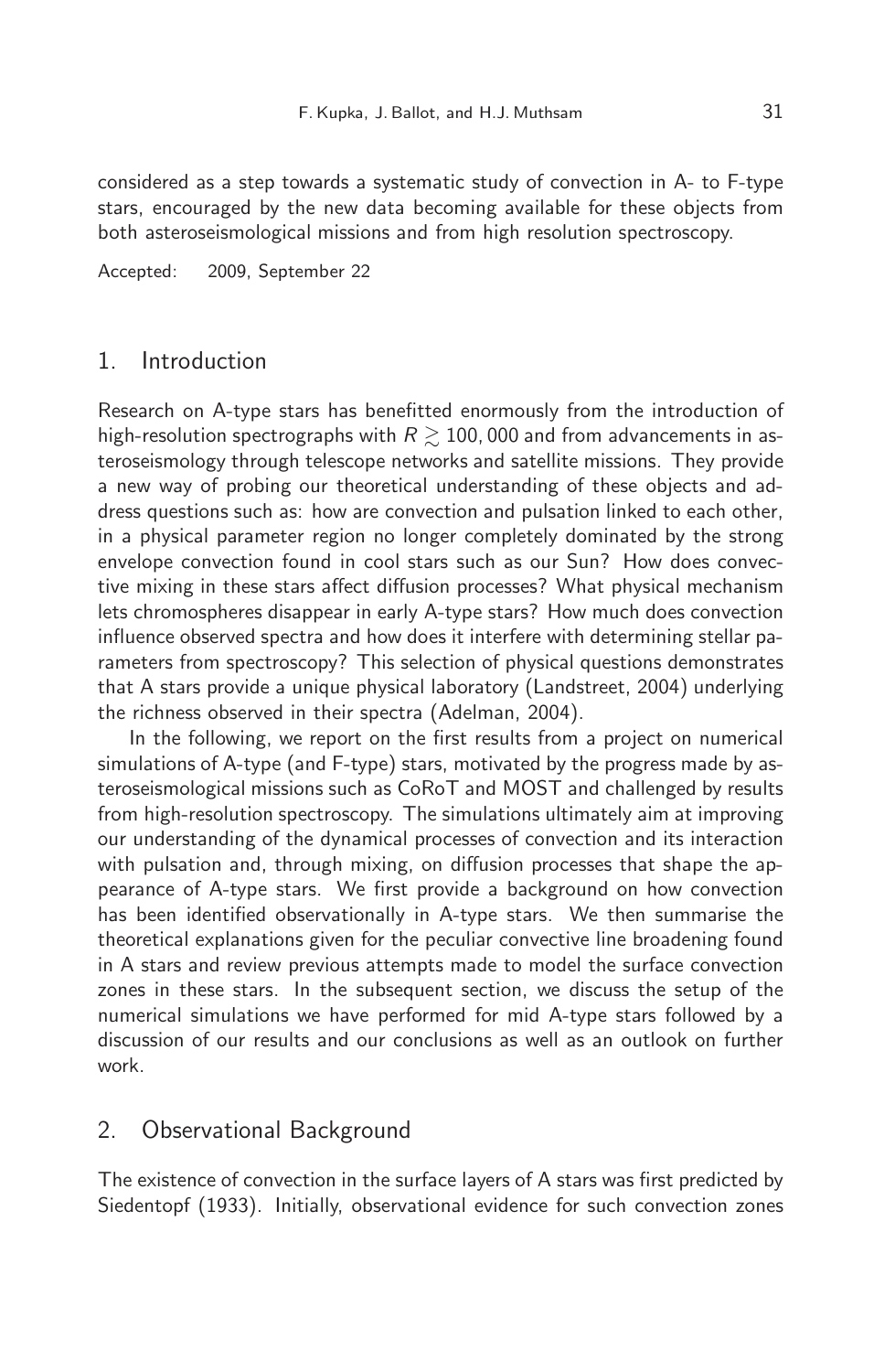came from a non-zero microturbulence parameter  $\xi$ . Common values for  $\xi$ were found in the range of 2…4 km s $^{-1}$  for both normal A and Am-type main sequence stars (see Landstreet 2007 for a review and Adelman 2004 for examples and further references). This readily exceeds the microturbulent velocities found for their cool star counterparts (see Gray 1988 for an extended discussion of  $\xi$  in cool stars). To find direct evidence for convective velocity fields in the shapes of spectral lines of A stars is much more difficult. The average projected equatorial rotational velocities  $v_e$  sin *i* of normal A-type stars are found to be  $> 120$  km s<sup>-1</sup> and even for Am stars values of less than  $10\,...\,15$  km s $^{-1}$  are the exception and not the rule (cf. the tables and references shown in Adelman 2004 and also the recent study of Royer et al. 2007). Hence, first evidence that the bisectors of spectral lines in early type (sharp line) stars do not resemble those observed for cool stars was found for late F-type supergiants (Gray & Toner, 1986) and the early F-type bright giant Canopus (Dravins & Lind, 1984; Dravins, 1987). Stars in this parameter range were shown to feature line profiles with curved bisectors caused by extended depressions in the blue wing of spectral lines. This results in an asymmetric line shape inverted in comparison with line profiles of cool supergiants (and those of our Sun and other cool main sequence stars). First evidence for this feature to be present in main sequence A stars was reported by Gray & Nagel (1989) for the case of HR 178 (HD 3883, an Am star).

This was followed by a study of Landstreet (1998) who found two Am stars, HR 4750 (HD 108642) and 32 Aqr (HD 209625), to show large asymmetries and a depressed blue wing in profiles of strong spectral lines. Weak lines were found to have much smaller profile asymmetries or even none at all. The same effects were found to be slightly weaker in the case of the hotter A-type star HR 3383 (HD 72660). A hot A-star with similar properties, HR 6470 A (HD 157486 A), was identified by Silaj et al. (2005). The current status of observational evidence of velocity fields caused by surface convection in main sequence A stars is analysed in Landstreet et al. (2009), who added another five stars to this sample. The newly identified objects include a mid A-type star with strong line profile asymmetries as previously found only for Am stars (Gray, 1989; Landstreet, 1998). Based on the collected data, which involved also reobserving objects during the same night, in consecutive nights, in different runs, and in different wavelength ranges, they concluded that the properties of the line profiles of these stars are robust. Furthermore, they concluded that the only explanation for the line profiles which is consistent with the observational data is the presence of photospheric velocity fields not related to pulsation thus confirming the suggestion by Landstreet (1998). These velocity fields are present in both normal A and in Am stars, though the latter contain the most extreme cases, in agreement with their higher values of  $\xi$ . It is interesting to note that chromospheric activity indicators were identified for A-type stars with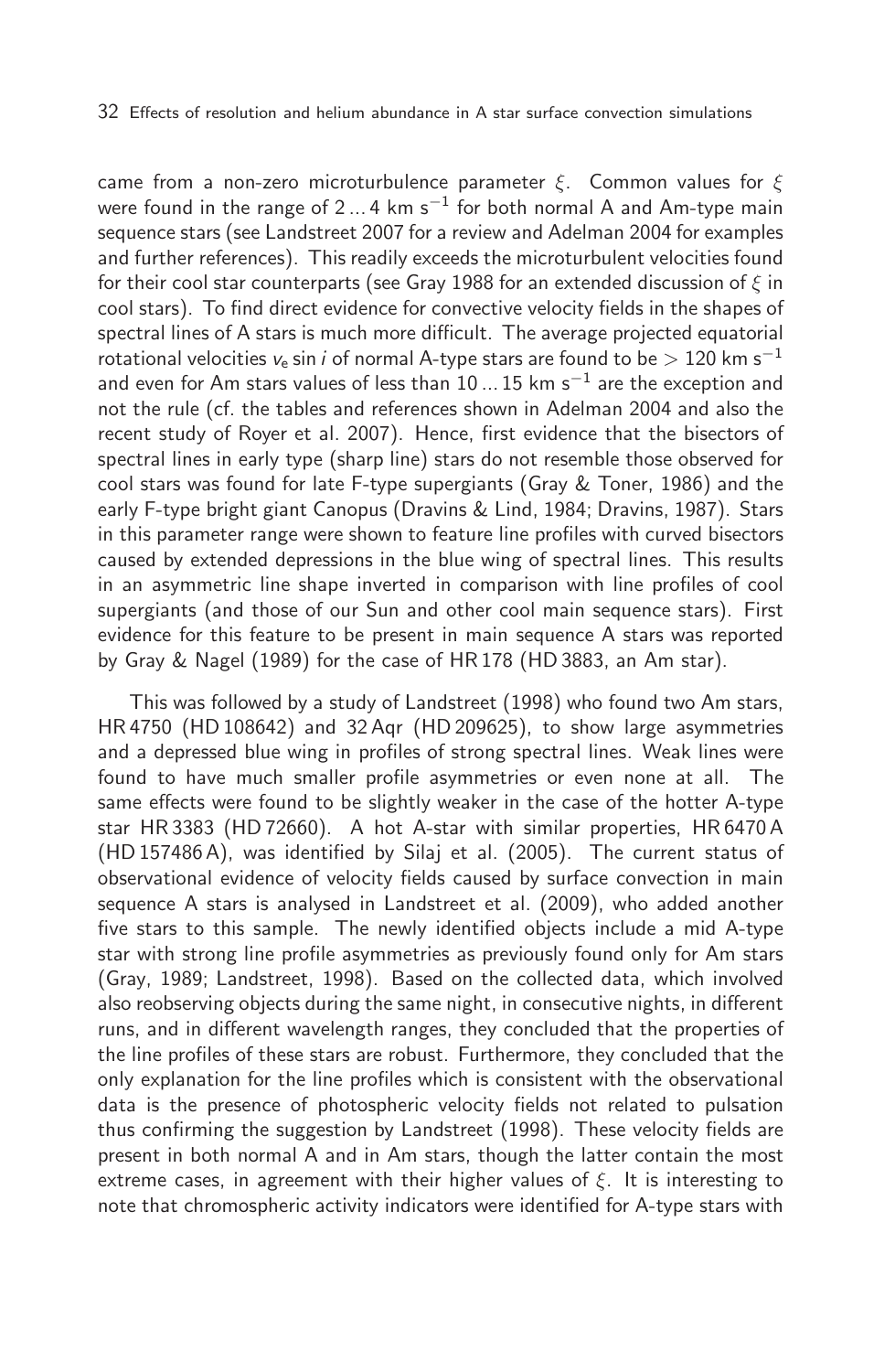$T_{\text{eff}} \lesssim 8200$  K (Simon et al., 2002) which roughly coincides with the effective temperature of those stars for which the largest profile asymmetries and overall convective line broadening have been identified (Landstreet et al., 2009).

### 3. Theoretical Explanations and Previous Simulations

The most straightforward explanation for the "inverted" or "reversed" line bisectors has already been given by Gray & Toner (1986) for the case of supergiants who suggested that these could be caused by hot columns of rising gas outshining the cold downflows. This was further developed by Gray (1989) and Dravins (1990) who noted that the hot upflows need to cover only a small fraction to reproduce such line profiles. This idea was also discussed for the case of main sequence A stars by Landstreet (1998).

Could this be recovered from non-local models of convection or radiationhydrodynamical simulations? A first study of the coupled convection zones caused by ionisation of H i (and He i) as well of He ii was presented in Latour et al. (1981), who used a modal expansion of an anelastic approximation to the hydrodynamical equations to describe convective motions in a mid A-type star. They noted the two convection zones to be coupled by overshooting. Due to the large He abundance  $(Y=0.354)$  assumed in this work it is difficult to compare it with more recent calculations (the large value of *Y* might partially explain why they found the convective flux to be larger in the He II ionisation zone, a property not recovered in later work). Xiong (1990) presented solutions obtained from his non-local model of convection for an F-type, an A-type, and two late B-type stars. Two separate convection zones were found coupled by overshooting for the mid A-type star with a convective flux being larger for the photospheric convection zone. A solar He abundance  $(Y=0.28)$  was assumed, as in the study of Kupka & Montgomery (2002), who used the fully non-local convection model of Canuto & Dubovikov (1998) and Canuto et al. (2001) to construct envelopes of A stars for an evolutionary sequence of a 2.1 *M*<sup>⊙</sup> star and for an effective temperature sequence at three different metallicities. Except for the hottest A stars the two convection zones were found to be coupled by overshooting with the photospheric zone dominating in mid and late A-type stars (in agreement with the numerical simulations by Freytag 1995, see below). They also investigated photospheric overshooting and found a positive kinetic energy flux for the observable layers of mid and late A-type stars. Such a distribution agrees with the model of Gray (1989); Dravins (1990); Landstreet (1998), although no synthetic spectra were computed at that point.

The first radiation-hydrodynamical (RHD) simulations of a mid A-type star in two spatial dimensions (2D) with  $49 \times 42$  grid points were presented in Sofia & Chan (1984) (radial resp. vertical coordinate listed first here and in the fol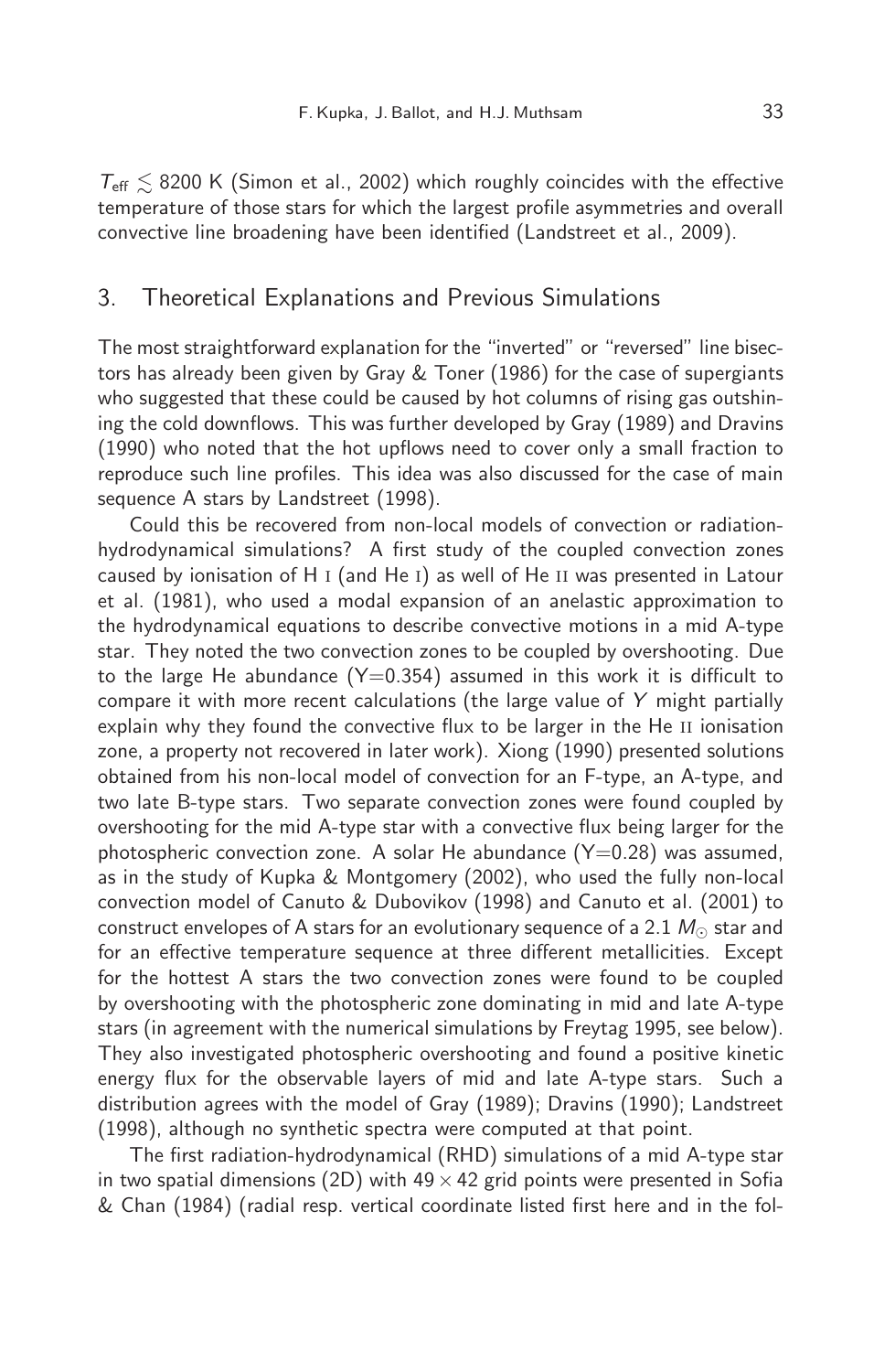lowing). However, an impenetrable upper boundary condition had to be placed at optical depths  $\tau$  of 0.22 to 2/3 in those simulations. This put the boundary layer right into the zone of partial ionisation of H I with its accompanying density inversion and pushed vertical velocities to zero in that layer. Consequently, the lower convection zone due to ionisation of He ii was found to dominate even at a solar He abundance and no predictions of photospheric velocities could be made. The stably stratified layers in-between those two zones were found to be fully mixed. In Gigas (1989) a 2D RHD simulation for the parameters of Vega was presented. The model had  $30 \times 36$  points, but extended to much lower optical depths of log  $\tau \sim -2.4$ . No He ionisation was included in the equation of state and simulation time had to be limited to one hour of stellar time. Vertical oscillations were found in the photosphere instead of a pattern of up- and downflows. Interestingly, line profiles calculated using that simulation were found to be bent bluewards. However, a comparison with Landstreet (1998) reveals that although the resulting bisector looks similar to those found for strong lines in HD 72660, a strong asymmetry is also found for weak lines contrary to observations, as corroborated by the analysis of Landstreet et al. (2009), who included another four stars in that  $T_{\text{eff}}$  range of 8900 K to 10000 K in their analysis. Given the short simulation time and the reported periods of 5 to 15 min the observed oscillations could also have been transient. This is also implied by results of the first extended study of A stars by means of 2D RHD simulations by Freytag (1995) (see also Freytag et al. 1996), who found oscillations to be damped even for a  $T_{\text{eff}}$  ~ 9000 *K* and a log(*g*) = 3.9, i.e., at the blue edge of the  $\delta$  Sct instability strip, while oscillations were clearly excited in an even cooler model. Most of the simulation in Freytag (1995) were carried out for a typical resolution of  $65 \times 62$  grid points, with a few simulations doubling horizontal resolution, and one case reaching  $95 \times 182$  points for a short run. A solar chemical composition was assumed throughout and partial ionisation was accounted for as well. The case of non-grey radiative transfer was considered for one model and found to have little influence on the model structure and the flow itself. For models with  $T_{\text{eff}} \leq 9000$  K the convective (enthalpy) flux was always found to be larger in the upper convection zone, which is caused by the ionisation of hydrogen (H I), than in the lower lying one, which originates from the double ionisation of helium (He II). In that case the two convection zones were also always found to be connected by overshooting. A characteristic property of the simulations were nevertheless rather high velocities in the lower convection zone with vertical root mean square (*v*rms) maxima often around 1 km s<sup>-1</sup>. These maxima are related to strong vortices found in the lower convection zone. No synthetic spectra were computed from those simulations.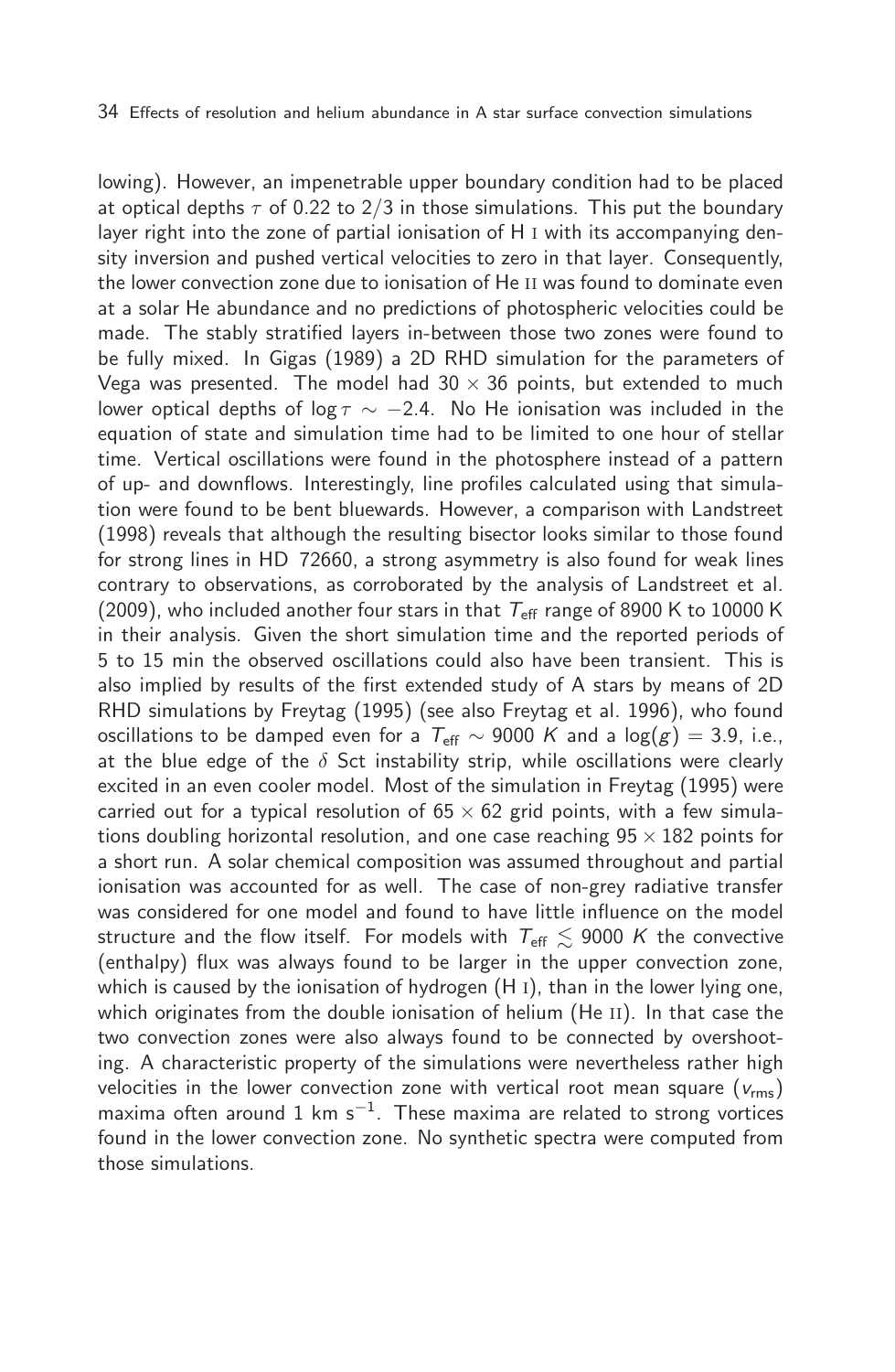A surprising change to these developments came finally with the first RHD simulations in 3D for two mid A-type main sequence stars by Freytag & Steffen (2004) (with a  $T_{\text{eff}}$  of 8000 K and 8500 K for a  $\log(g)$  of 4.4). The grey approximation and a solar chemical composition were assumed. 90 to 110 grid points were used along the vertical direction and 180 points along the horizontal ones. Similar to the previous 2D RHD simulations and solar granulation simulations they followed a box-in-a-star approach in which a limited volume located near the surface of the star was considered for the calculations. Contrary to most of the preceding 2D simulations the extent of the simulation boxes considered by Freytag & Steffen (2004) were chosen such as to contain at least several up- and downflow structures along any horizontal direction, which explains the larger number of grid points. Nevertheless, their simulations revealed the usual granulation pattern, with some subtle differences. In the end this lead to line profiles very much looking like solar ones in contradiction to the observations by Landstreet (1998). The calculated line profiles were further analysed by Steffen et al. (2006). In a follow-up work a third 3D RHD simulation (for a  $T_{\text{eff}}$  of 8000 K and a  $\log(g)$  of 4.0) was presented by Kochukhov et al. (2007) using again the CO<sup>5</sup>BOLD code as in Freytag & Steffen (2004) and Steffen et al. (2006), but this time with a slightly higher resolution  $(170 \times 220^2)$ . In addition, part of the run was repeated using non-grey radiative transfer (based on binned opacities). Due to the latter the match for weak lines of stars such as HD 108642 (with actual stellar abundances used for the spectrum synthesis) improved. The same held for the cores of strong lines, but the wings of strong lines remained clearly discrepant in shape, width, and bisector curvature. Only one more 3D RHD simulation of a cool A-star ( $T_{\text{eff}} = 7300$  K,  $\log(g) = 4.3$ , solar metallicity, non-grey) with  $82 \times 100^2$  grid points was presented in more detail by Trampedach (2004), though without computations of stellar spectra. However, in that simulation the H I and He II zones are still connected to a single layer in a configuration described to be highly unstable. Further work in the literature has dealt with simulating interacting convection zones assuming idealised microphysics, but these results cannot be directly compared to stellar observations without invoking additional assumptions on the surface radiative cooling and the effects of chemical composition.

The discrepancy found by Freytag & Steffen (2004) is surprising, since RHD simulations using the same code had been used to compute realistic solar spectra that match observed line profiles (see Steffen 2007 and references therein). Obviously, the simulation results are in contradiction with the model of hot and narrow, rapidly rising columns of gas. The observations discussed by Landstreet et al. (2009) indicate that chemical peculiarity (Freytag & Steffen, 2004) can play only a limited role, as the line profile anomaly is found in both Am and normal A stars. This still cannot exclude He abundance to play a role (Kupka,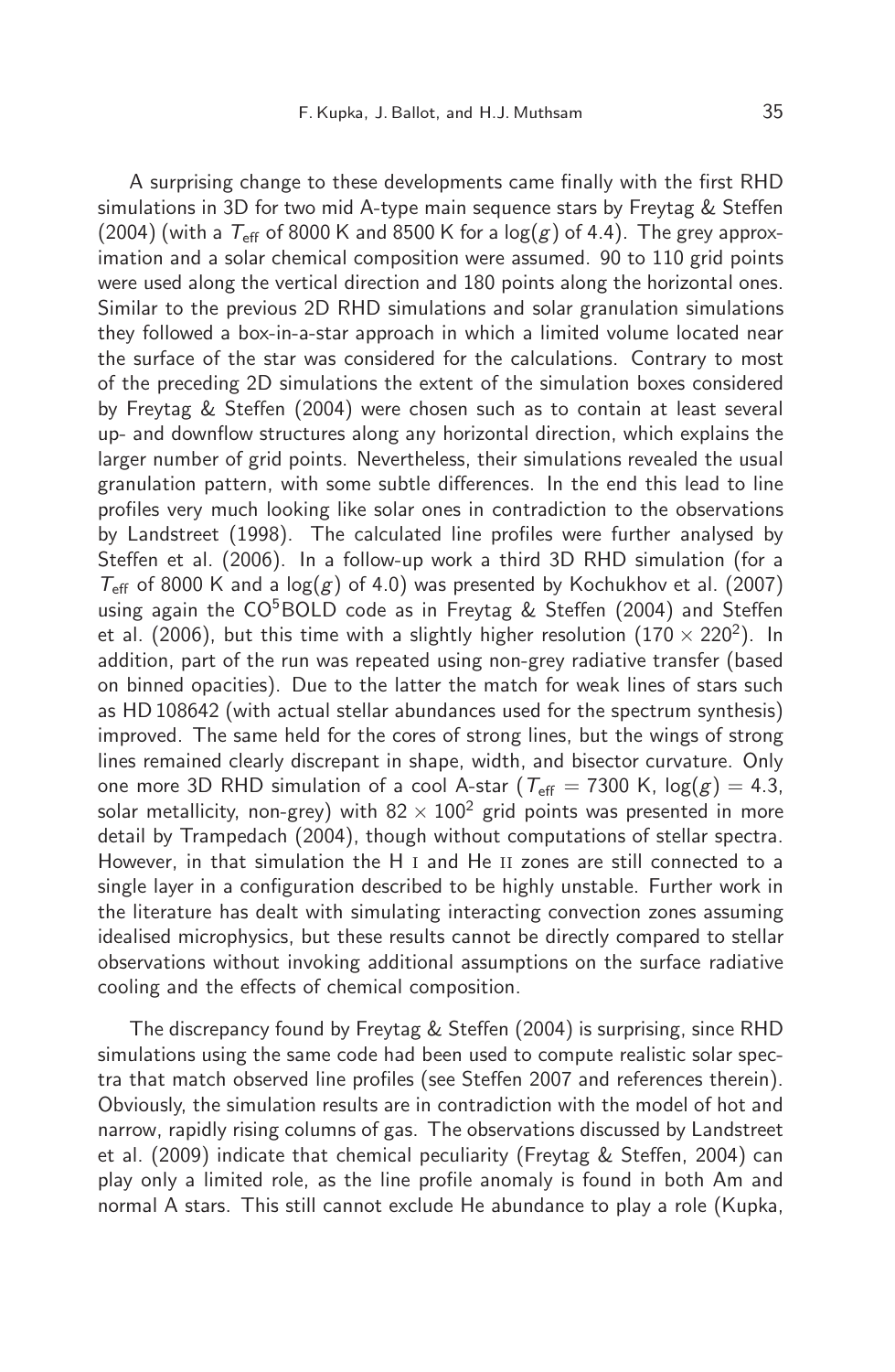2005), at least at the level of explaining the differences between stars showing the most asymmetric and broadened profiles (of Am-type) and their counterparts among normal A stars. Effects of rotation might have to be considered, too (suggested by R. Arlt, see the conference discussion in Freytag & Steffen 2004; some consequences were analysed in Kupka 2005). This suggestion gains further importance by the frequent binary nature of the observed sharp line stars. However, the line profiles in Landstreet (1998) and Landstreet et al. (2009) do not resemble at all the flat-bottomed line profiles of rapid rotators seen pole-on such as Vega (Gulliver et al., 1994; Hill et al., 2004). Since there is no indication from the data on the sample of Landstreet et al. (2009) that the binaries are very close or interacting, nor that there is any dependence of the profiles on the rotation period other than the ability of detecting them, rotation appears to be a less likely candidate to resolve this discrepancy. Rather, numerical resolution (Freytag & Steffen, 2004) or the entire scheme used for the radiative transfer (Landstreet, priv. comm. 2004) may play a much more important role (see also Kupka 2005).

# 4. Numerical Simulations of A-type Stars with ANTARES

To investigate the cause of these discrepancies between observation and numerical simulations we have decided to perform RHD simulations of A-type stars with the ANTARES code (Muthsam et al. 2007, Muthsam et al. 2009). This work is part of a more extended research project on convection in A- and F-type stars intended to study convection-pulsation interaction and the properties of convection under physical conditions that lead to very different efficiencies for the transport of heat and for the mixing of fluid, respectively.

As a first step we decided to have a closer look at the effects of helium abundance and of resolution, since both have not been investigated yet in sufficient detail. In addition, we also wanted to clarify the nature of the extremely restrictive time steps due to the short radiative cooling time scale *t*rad (Freytag & Steffen, 2004; Steffen, 2007) (see Eq. (7)). As ANTARES currently solves the fully compressible equations of hydrodynamics coupled to the stationary radiative transfer equation with a fully explicit time integration method, the ensuing time step constraints due to  $t_{rad}$  are severe and the resulting computational costs very high (10 to 100 times higher than for a solar granulation simulation of comparable resolution according to Freytag & Steffen 2004). We have thus begun our study with RHD simulations in 2D to single out the most promising cases for 3D simulations and possibly suggest improvements to the time integration to reduce the computational costs of 3D simulations.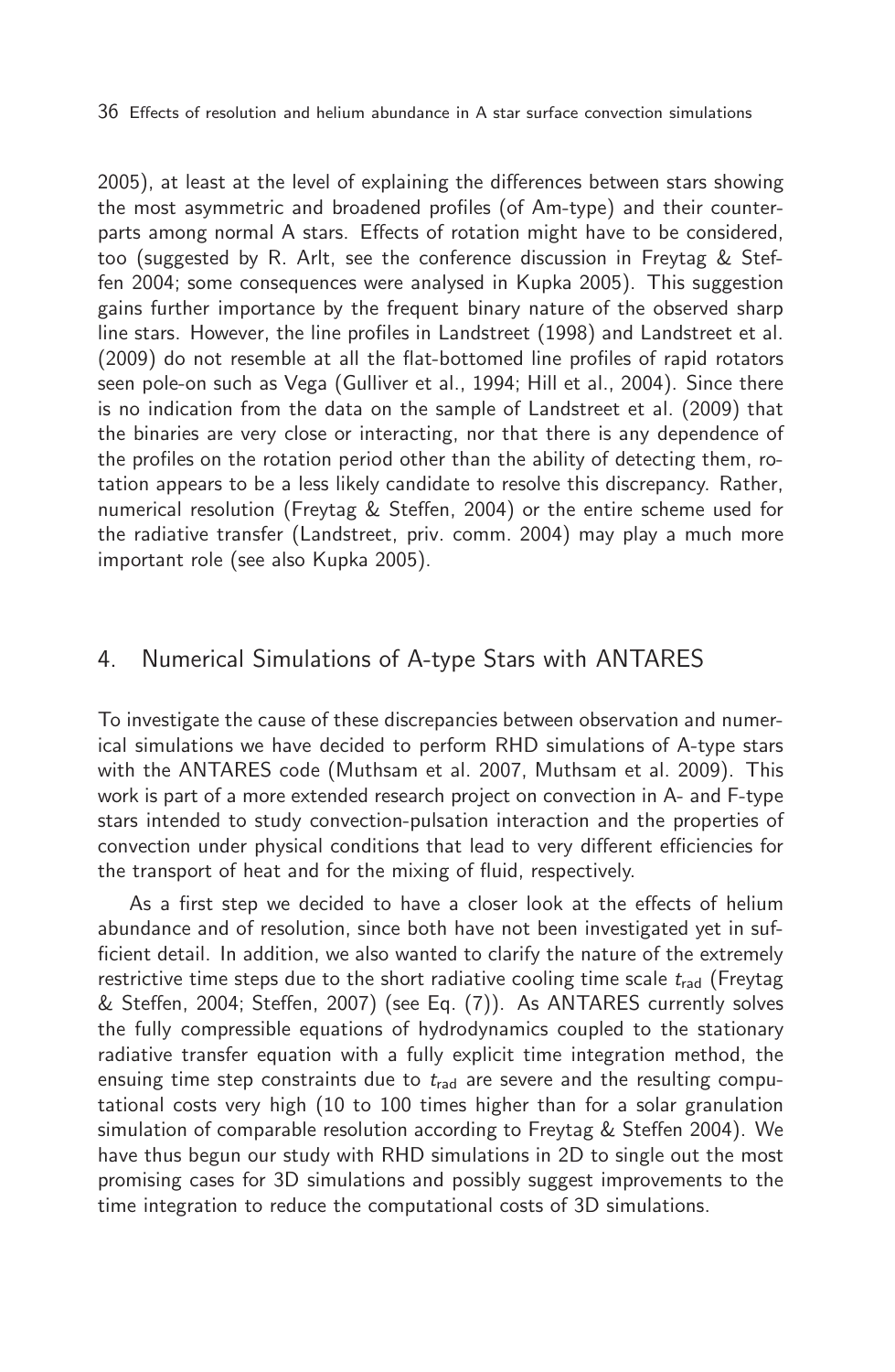With ANTARES we solve the RHD equations for fully compressible flows,

$$
\frac{\partial \rho}{\partial t} + \nabla \cdot [\rho \mathbf{u}] = 0, \tag{1}
$$

$$
\frac{\partial \rho \mathbf{u}}{\partial t} + \nabla \cdot [\rho \mathbf{u} \mathbf{u} + \rho \underline{I}] = \rho \mathbf{g} + \nabla \cdot \underline{\tau}, \tag{2}
$$

$$
\frac{\partial e}{\partial t} + \nabla \cdot [\mathbf{u}(e + \rho)] = \rho(\mathbf{g} \cdot \mathbf{u}) + \nabla \cdot (\mathbf{u} \cdot \underline{\tau}) + Q_{\text{rad}}, \tag{3}
$$

which are the continuity. Navier-Stokes, and total energy equation describing the conservation of mass density  $\rho$ , momentum density  $\rho$ **u**, and total energy density *e*. The last is the sum of internal (*e*int) and kinetic energy density and u is the flow velocity. An equation of state (EOS) relates  $e_{int}$  and  $\rho$  to the temperature *T* and the gas pressure *p* (or rather, the sum of gas pressure and isotropic radiation pressure  $p_{rad}$ , the meaning of  $p$  as used in the following). The EOS is taken from the most up-to-date OPAL tables (Rogers et al., 1996) and used also to compute all other required thermodynamic derivatives. We note that *I* is simply the identity matrix,  $\tau$  is the viscous stress tensor, and *t* and x denote time and space. Neglecting bulk viscosity the viscous stress tensor components classically read

$$
\tau_{ij} = \eta \left[ \partial_i u_j + \partial_j u_i - \frac{2}{3} \left( \partial_k u_k \right) \delta_{ij} \right], \tag{4}
$$

where  $\delta_{ii}$  denotes the Kronecker symbol and  $\eta$  is the dynamic viscosity. In the upper part of stellar atmospheres, the radiative viscosity  $\eta_{\text{rad}}$  dominates the molecular one (see, for instance, Chapman 1954). Hence, we have considered

$$
\eta = \eta_{\text{rad}} = \frac{4\sigma T^4}{c^2 \kappa_{\text{ross}} \rho},\tag{5}
$$

where  $c$ ,  $\sigma$  and  $\kappa_{\text{ross}}$  are the vacuum speed of light, Stefan-Boltzmann constant, and Rosseland mean opacity (Kippenhahn & Weigert, 1994) (this expression overestimates  $\eta_{rad}$  for optically thin layers). Interestingly enough, the inclusion of  $\eta_{\text{rad}}$  is sufficient to stabilize the simulations both in the solar case (where it remains small even in the photosphere) and for A stars (where it becomes large near the top of the simulations). This shows both the numerical stability and the very low numerical viscosity of ANTARES (see also Muthsam et al., 2009).

#### 4.1. Numerical methods

We give a short description of the numerical method used for the hydrodynamic equations and refer the reader to Obertscheider (2007) and Muthsam et al. (2009) for more details. – For the hyperbolic part of the equations (i.e., Euler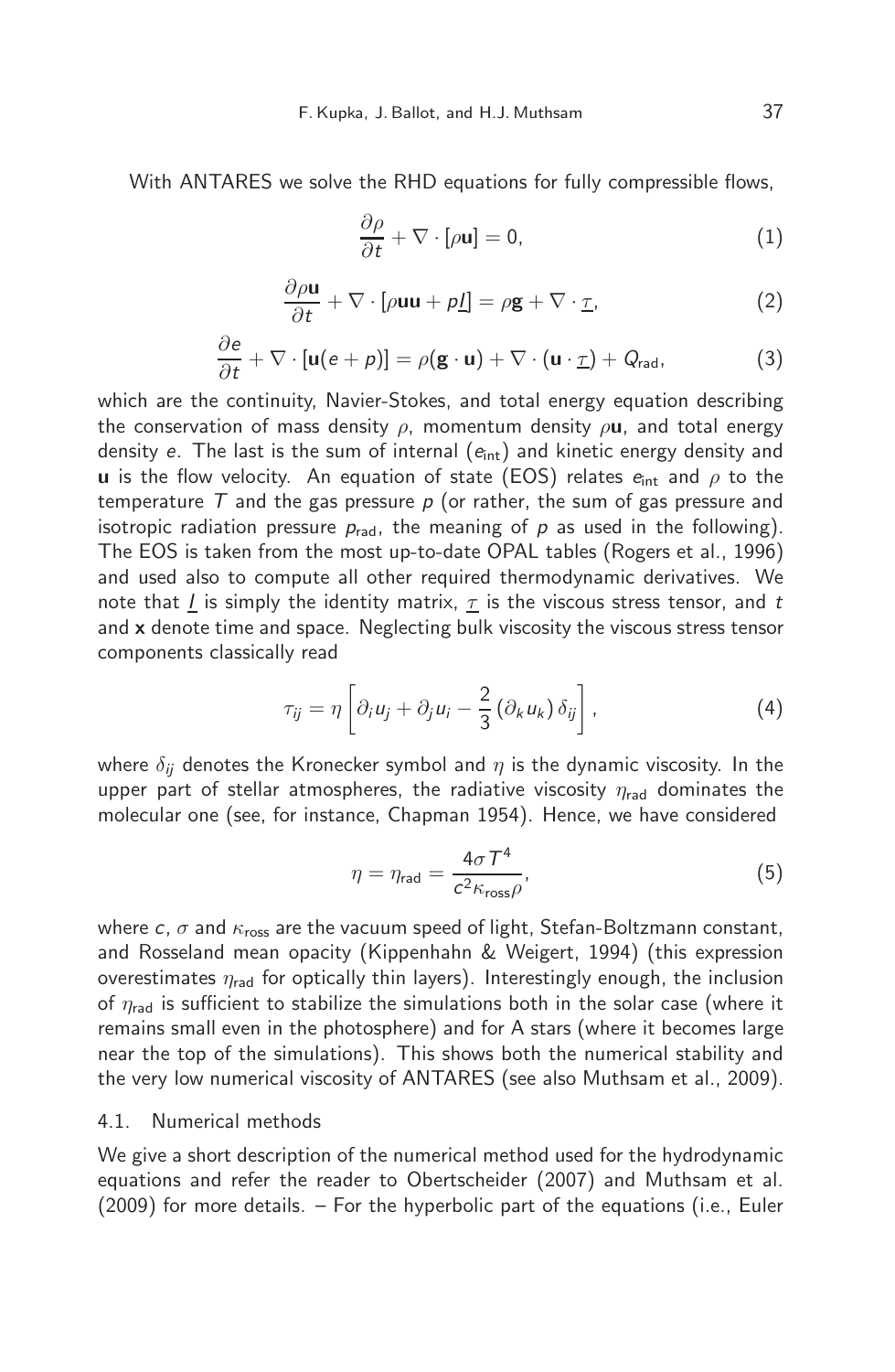equations) we use a fifth order WENO (weighted essentially non-oscillatory) method (Liu et al., 1994). Generally, the schemes which we discuss here are conservative numerical schemes. They use the principle of upwind biased interpolation. In order to achieve high-order accuracy and, at the same time, to capture discontinuities and steep gradients (essentially) without artificial oscillations a special method is applied to interpolate the necessary quantities, in particular fluxes, from the cell center to the cell boundary. The multidimensional problem is first split into one-dimensional problems (without thereby limiting spatial order of accuracy to two). The type of one-dimensional upwind biased interpolations in the direction of the coordinate axes constitute the core of the method. For a well-defined upwind direction the dependent variables are transformed into the characteristic system. The characteristic variables typically move with the velocities *u* and  $u \pm c$ . Here, *u* denotes the speed of the gas in the coordinate direction at hand and *c* is the sound speed. Thus, for each characteristic variable an upwind direction is defined at each point depending on the sign of the relevant speed. – By increasing the number of interpolation nodes used to create a stencil the interpolation procedure is then built up hierarchically as follows. Initially, simple linear interpolation is performed using two grid points chosen such that the stencil points into the upwind direction. For quadratic interpolation the next gridpoints to the left and to the right of the interval and the *two* corresponding interpolation parabolas are considered. The smoother one among the two interpolation parabolas and the grid point belonging to it are adopted, the other grid point is discarded. Setting out with the new stencil containing three gridpoints a fourth grid point is now used and the corresponding interpolating cubic polynomial is determined in a similar way. This process is continued to any desired order. – In the *weighted* variant of these schemes (WENO), as used in this work, no grid point is discarded. Rather, one considers the set of polynomials corresponding to *all* stencils of the desired final length the unweighted method might encounter. For actual interpolation, a convex combination of these polynomials is used. The *weights* of the combination are determined in such a way that essentially maximum order of approximation is reached in the smooth part of the flow. If on the other hand there should be a discontinuity or a strong gradient, only those stencils pointing away from the discontinuity actually contribute. In this way, both highest achievable accuracy in the smooth part and stability plus still high order of accuracy of the scheme near discontinuities are attained.

In well-resolved calculations the method does not require any artificial viscosity to be added for stability reasons provided the contributions by radiative viscosity as given by Eq. (4) and (5) have been accounted for. We have also, in these calculations, not added any subgrid modelling, say of the Smagorinsky type. We feel justified to do so because in connection with our calculations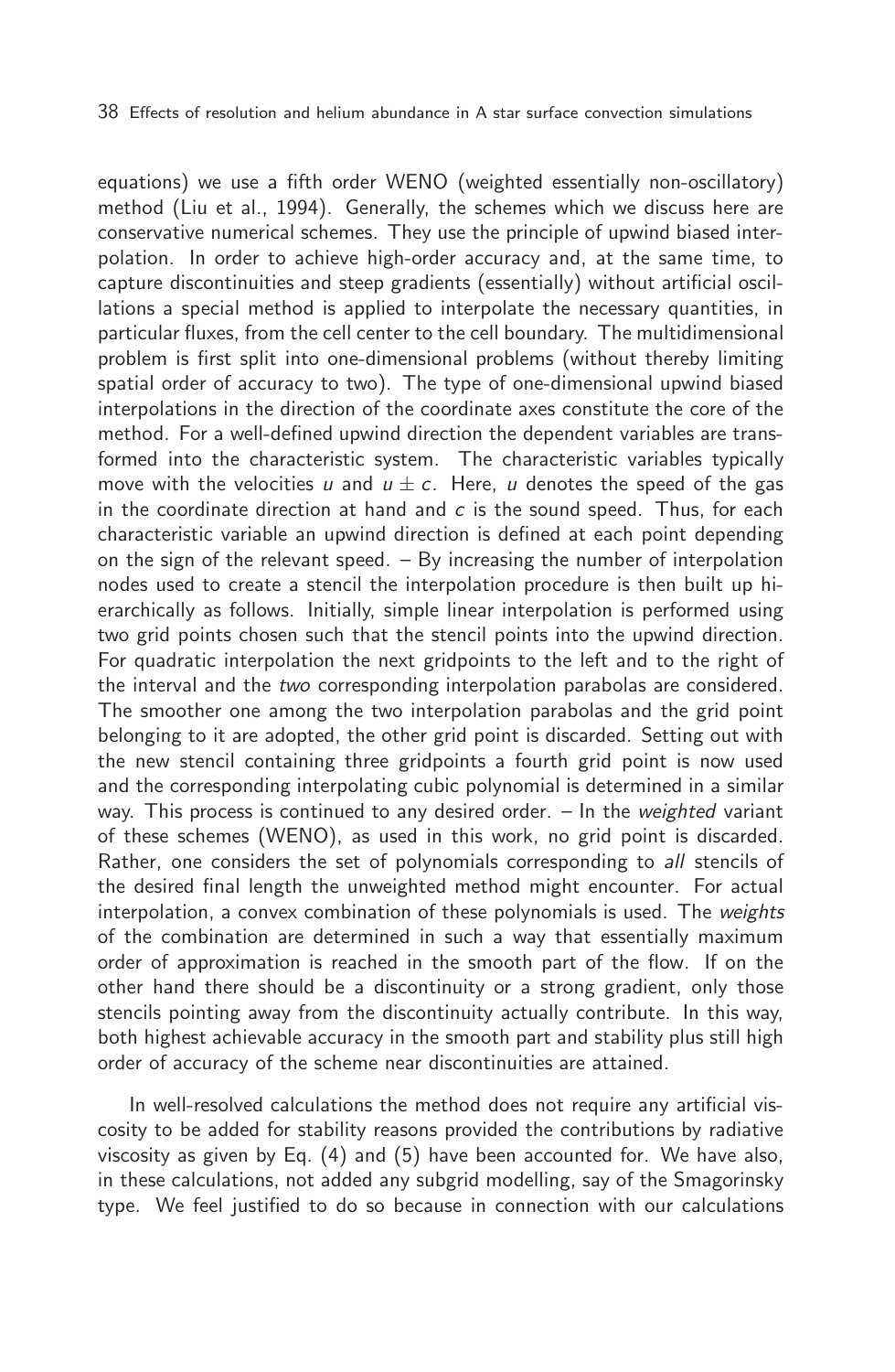of solar convection (granulation) as described in Muthsam et al. (2007) and Muthsam et al. (2009), we have repeatedly modelled the same physical situation with various grid spacings. The models on the coarse grid nicely resembled the better resolved ones and no need for a detailed subgrid modelling was obvious for this type of simulation. In contrast to subgrid models which try to model physical processes at small scales, hyperviscosities basically are designed just to prevent the simulations from blowing up. If applied anyway, they markedly degrade the quality of the numerical solution, see Muthsam et al. (2009), and have therefore not been applied in the simulations presented here either.

We now turn to the radiative contribution. In optically thick layers the radiative (heating and) cooling rate  $Q_{rad} = \nabla \cdot F_{rad}$  can be computed from the diffusion approximation  $F_{rad} = -K_{rad} \nabla T$ , where  $K_{rad}$  is the radiative conductivity obtained from equation of state quantities and the Rosseland opacity  $\kappa_{\text{ross}}$ . Numerically,  $Q_{\text{rad}}$  is determined by central differences of high order. For the Rosseland opacities, we use tabulated OPAL opacities (Iglesias & Rogers, 1996) extended at low temperatures with tables by Ferguson et al. (2005), both computed for the solar mixture of Grevesse & Noels (1993). For the photospheric layers a radiative transfer equation must be solved for accurate computation of *Q*rad. This computation is extended into deeper layers to allow a smooth transition to the diffusion approximation. Details on this procedure as used in ANTARES are given in Obertscheider (2007) and in Muthsam et al. (2009). We note that even in the grey approximation the results of this approach are different from the plain diffusion approximation. In ANTARES the stationary limit of the radiative transfer (intensity) equation is assumed (as in Freytag 1995, Freytag & Steffen 2004, Kochukhov et al. 2007) and the resulting *Q*rad is computed from an integration of the intensity obtained for a finite set of rays from this procedure. The grey case differs from the non-grey one by just integrating along each ray for a single frequency band rather than for multiple ones, but contrary to the diffusion approximation this accounts for inhomogeneity of cooling and heating in a convective stellar photosphere. We also point out here that the assumption of stationarity (instantaneous radiative transfer) leaves ρ, ρu, and *e* as the dynamical variables of the system which have to be followed by the time integration during the simulation.

#### 4.2. Setting up the simulations

The simulations discussed below are box-in-a-star simulations for a limited volume ranging from the upper photosphere to the stably stratified layers around *T* ∼ 60, 000 K to 70, 000 K, thus containing the surface convection zones inside the box. Since this region is small with respect to the stellar radius, a Cartesian (box) geometry is taken for the simulation box and the gravity  $g$  is a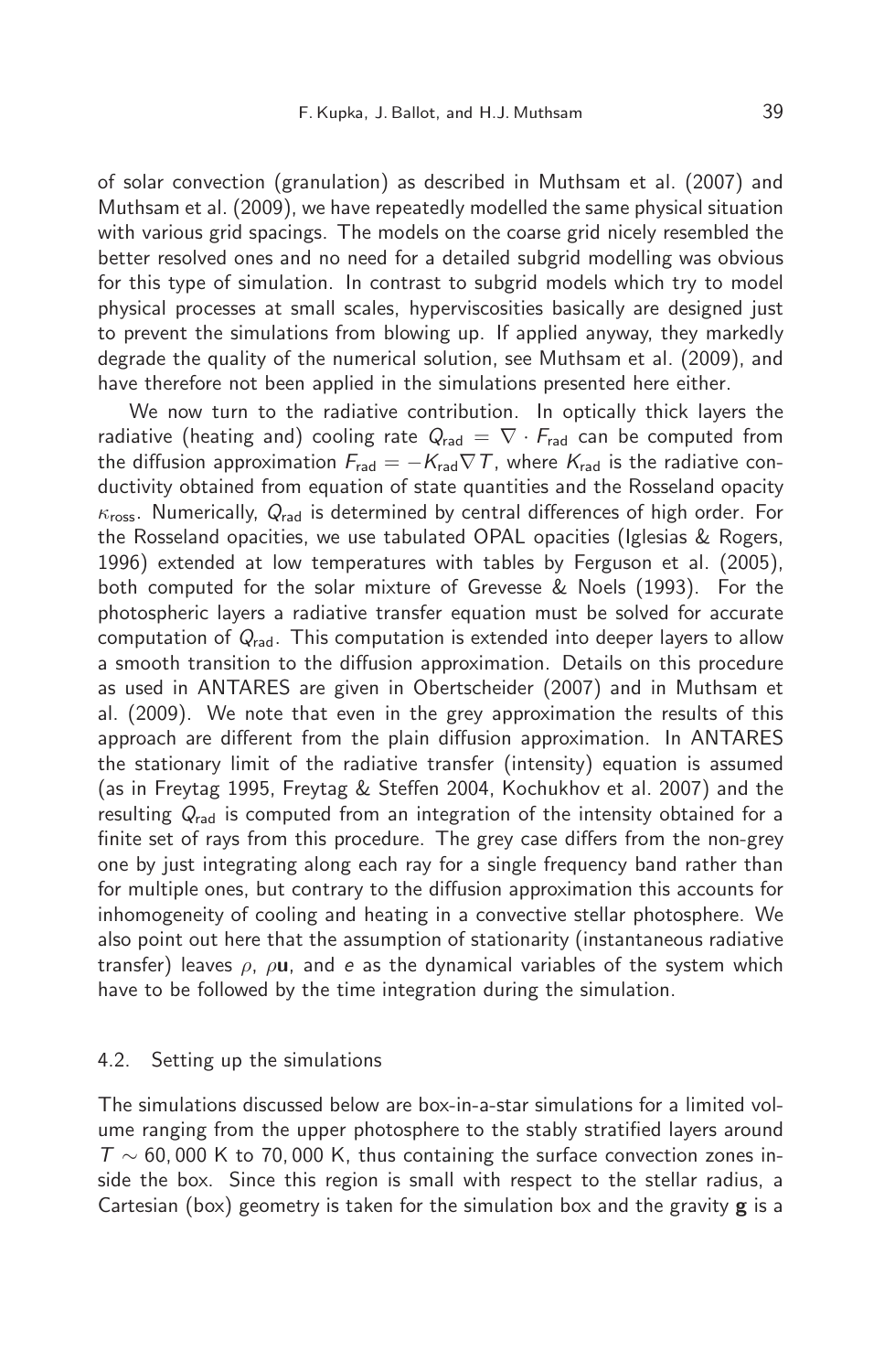constant, downwards pointing vector equalling the surface gravity *g*. Horizontal boundary conditions are hence periodic and the geometry is plane parallel. The horizontal domain is chosen wide enough to fit several up- and downflow structures into the box at photospheric depth. The vertical boundary conditions are assumed to be impenetrable and stress-free (free-slip) with a constant energy flux assumed at the bottom of the simulation zone (and directly related to the  $T_{\text{eff}}$  defined for the simulation). The lower boundary is placed sufficiently far below the convection zones to have only limited influence (at most through reflecting waves). The upper boundary condition is placed at  $log \tau_{ross} \sim -5$  for similar reasons. The appropriate domain sizes are estimated from scaling the linear dimensions of solar granulation simulations by the pressure scale height  $I = H_p = P/(\rho g) \sim T/(\mu g)$ , which when comparing to the Sun implies

$$
I/I_{\odot} = T_{\text{eff}}\mu_{\odot}g_{\odot}/(T_{\text{eff},\odot}\mu g) \tag{6}
$$

for a star characterised by  $(T_{\text{eff}}, \mu, g)$ , where  $\mu$  is the mean molecular weight.

To perform simulations which are close to an observational case we have chosen  $T_{\text{eff}} = 8200 \text{ K}$  and a  $\log(g) = 4.0$  as basic physical parameters, as they are representative of HD 108642 (Kupka et al. 2004; note that Landstreet 1998 and Landstreet et al. 2009 suggested a  $T_{\text{eff}}$  100 K lower and a  $\log(g)$  0.1 dex higher than those values, but such differences are well within the observational uncertainties). Since diffusion has been suggested to substantially change the helium content of the upper envelope during the main sequence life time of A-type stars (Vauclair et al., 1974; Richard et al., 2001; Michaud, 2004), we consider two extreme cases of helium abundance: a solar one and no helium at all. A solar metallicity mass fraction of  $Z = 0.02$  was taken in both cases (this value is a compromise, because the underabundance of light elements relative to their solar values lowers the absolute value of *Z* while the opacity resulting from the different chemical composition contributing to *Z* is increased in the photosphere of Am-type stars; see Kupka et al. 2004 for further details on the abundances of HD 108642). The hydrogen mass fraction *X* is scaled up from 0.7 to 0.98 in the case where helium is absent  $(Y = 0)$ .

For the simulations presented here we have chosen a coarse grid with a single refinement zone embedded inside the domain covered by the coarse grid. Since the simulations are in 2D, the horizontal boundary conditions of the coarse grid are periodic and because the fine grid is used to improve resolution near the surface, it has the same horizontal extent as the coarse one. Hence, it has periodic boundary conditions as well. Vertically, the fine grid is located in the interior of the coarse grid which provides the vertical boundary conditions for the fine grid. The coarse grid itself has the closed vertical boundary conditions already described above. For the case with solar helium abundance, the coarse grid has  $150 \times 200$  points which span a domain of 32.2  $\times$  40.3 Mm<sup>2</sup> and yield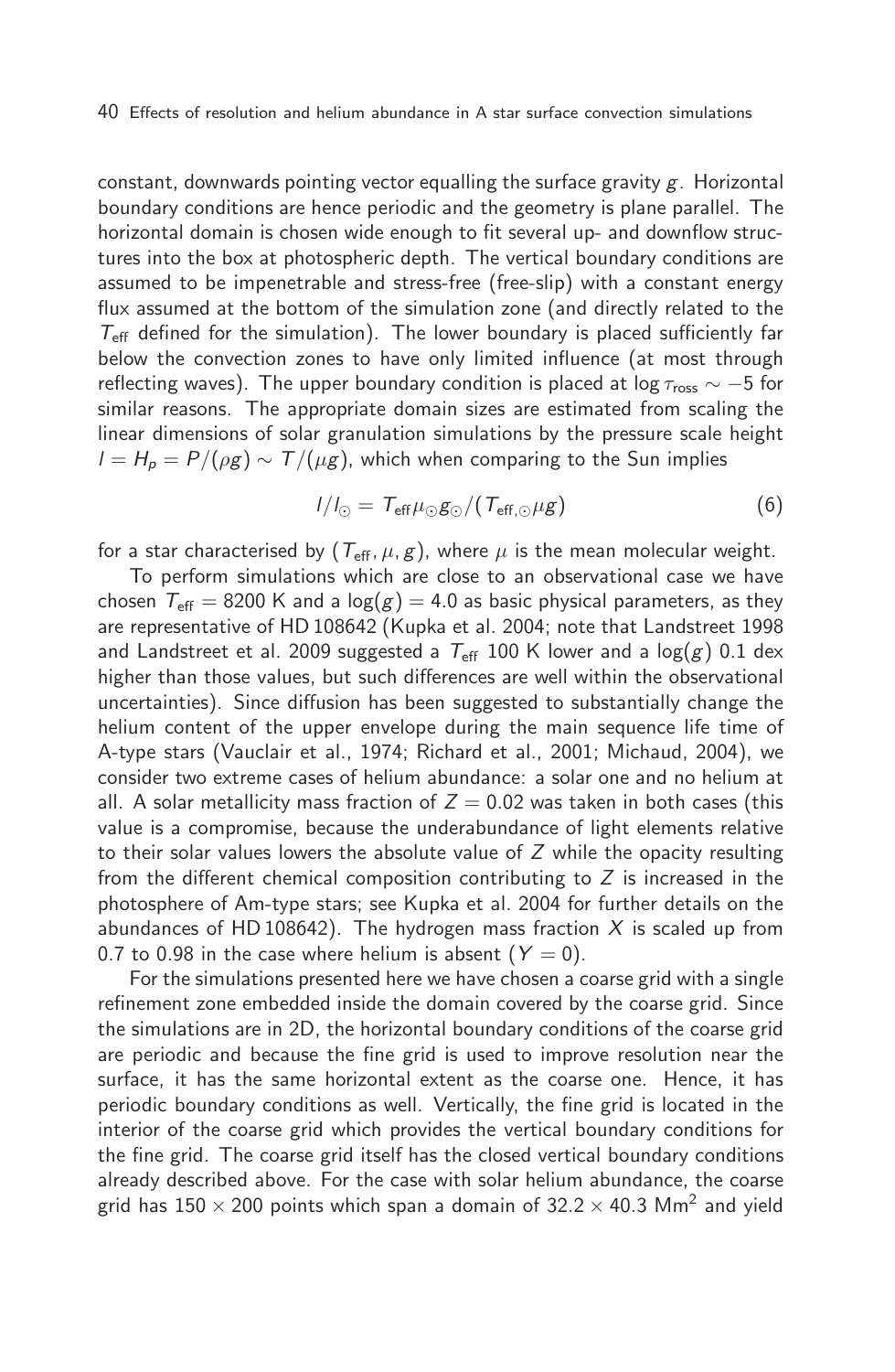a resolution of 216  $\times$  201 km<sup>2</sup>. The fine grid has 205  $\times$  200 points and is located vertically between about 1.1 Mm and 12.1 Mm as measured from the top of the simulation box. This provides a resolution of 54  $\times$  201 km<sup>2</sup>, i.e., a vertical refinement by a factor of 4. For the plots shown below the vertical axis is shifted by −3.8 Mm to have the downwards pointing vertical axis be labelled with zero where the horizontally and temporally averaged temperature equals  $T_{\text{eff}}$ . For the simulation without helium, a coarse grid of  $130 \times 210$  points is used spanning a domain of 26.1  $\times$  41.7 Mm<sup>2</sup> and thus providing a mesh size of 202  $\times$  199 km<sup>2</sup>. The fine grid is located vertically between about 1.8 Mm and 13.1 Mm as measured from the top and has  $225 \times 210$  grid points. Hence, the resolution on the fine grid is 51  $\times$  199 km<sup>2</sup>, which again implies a vertical refinement by a factor of 4. For this simulation the vertical axis is shifted in the plots shown below by −4.6 Mm. As a result, in plots showing both simulations the vertical axis value of zero indicates the average location where  $T = T<sub>eff</sub>$ , i.e., the optical surface, for both cases. For the radiative transfer, we have used 12 rays and a single bin for Rosseland mean opacities, i.e., the grey approximation.

With these numerical values we can also estimate how close our numerical simulations are to a regime which permits the development of turbulence through shear between the up- and downflows on the resolved length scales. Following the discussion in Kupka (2009) we compute an effective Reynolds number  $Re_{\text{eff}} = UL/\nu_{\text{eff}}$  which compares the inertial forces for velocities U and sizes *L* at the size of up- and downflow structures near the surface with the effective viscosity νeff of the simulation achievable for a finite grid size *h*. For a 3D simulation this can be estimated from the relation  ${\rm Re}_{\rm eff} \approx (L/h)^{4/3}$  (see Kupka 2009 and its discussion of a detailed derivation in Lesieur 1997). From (6) and a solar surface granule size we estimate  $L \approx 4666$  km and  $\approx 9333$  km for the solar helium and the helium free composition, respectively, assuming the stellar parameters given above. A 3D simulation with  $h = 200$  km would then imply fairly moderate values of  $\text{Re}_{\text{eff}}$  close to 70 and 170, respectively, and a resolution  $h = 50$  km would improve this to about 380 and 1070 for both cases, thus making the simulations moderately turbulent due to shear on resolved scales. However, since our simulations have been made in 2D, there is a smaller number of internal degrees of freedom and the appropriate scaling law is actually  ${\rm Re}_{\rm eff} \approx (L/h)^2$  (see again Kupka 2009 and its discussion of results derived in Lesieur 1997). Consequently, the simulations rather have  $\text{Re}_{\text{eff}}$  of 470 and 2180 for the present horizontal resolution which puts them into the transition regime of a fully turbulent flow. If the vertical resolution of 50 km were also applied horizontally, the simulations would be fully turbulent, with  $Re<sub>eff</sub>$  values of 7500 and 34800. In the same way we can define an effective Prandtl number  $Pr_{\text{eff}} = \nu_{\text{eff}} / \chi$ , where  $\chi$  is the (radiative) thermometric conduc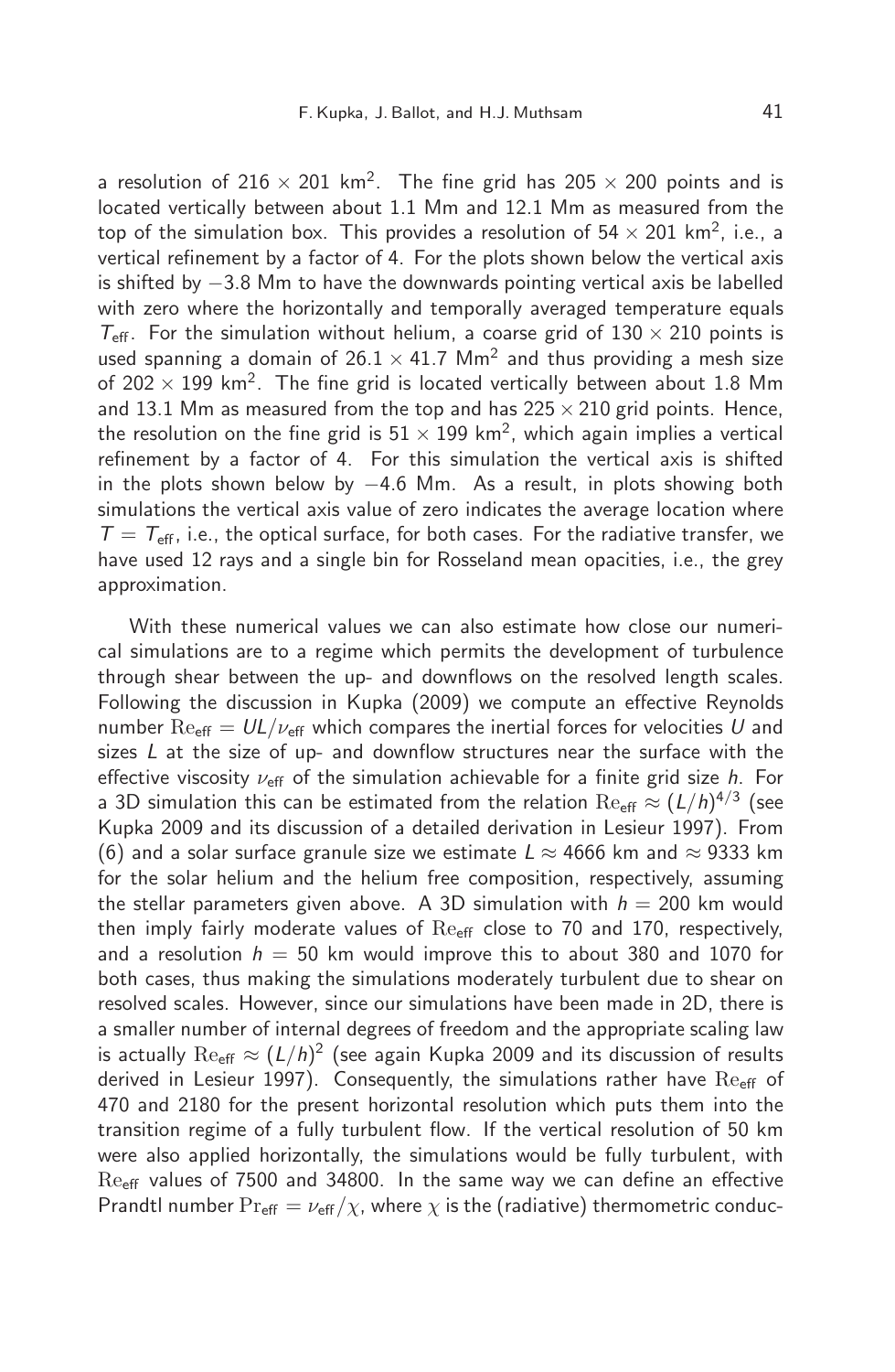tivity. With  $Pr = \nu / \chi$  as the Prandtl number and  $Re = UL / \nu$  as the Reynolds number this can be rewritten as  $\mathrm{Pr}_{\text{eff}} = \mathrm{Pr}\,\mathrm{Re}/\mathrm{Re}_{\text{eff}}$ . Taking  $\mathrm{Pr} \sim 10^{-8}$  as an upper limit and  $\text{Re} \sim 10^{10}$  as a lower one, we have that  $\text{Pr}_{\text{eff}} \leq 100/\text{Re}_{\text{eff}}$ . A pessimist's estimate would hence expect  $Pr_{eff}$  to be around 1 for the 3D simulation and  $h = 200$  km and in the range of 0.1 to 0.25 at 50 km. For the 2D simulation we already are in the range of 0.05 to 0.2 for our present simulations and  $h = 50$  km for both horizontal and vertical directions would push this below about 0.01. We thus expect our simulations to be already in the regime of physical interest at the present resolution, i.e. that of a turbulent low Prandtl number flow. For the 3D case it would be more important to reach a resolution of 50 km also in the horizontal direction. At this point we would like to mention that for A stars the photospheric radiative viscosity, Eq.  $(4)$ – $(5)$ , is large enough to lower the physical Reynolds number of the photospheric flow by several orders of magnitudes, well into a laminar to just mildly turbulent regime, although the underlying estimate is necessarily crude, since  $\eta_{rad}$  is computed from a diffusion model.

Apart from setting up the simulations and some test runs which were done on single and two CPU core configurations most of the simulation runs to evolve both the solar helium and the helium-free case were done on 8 CPU cores using the MPI capabilities of ANTARES. The code was slightly modified to allow grid refinement zones to cover the entire horizontal extent of the model, as the fine grid was previously used to have higher resolution only in a specific domain of interest (cf. Muthsam et al. 2007). These enhanced possibilities to use fine grids are now a standard feature of the code (Muthsam et al., 2009). Another improvement added to the code and motivated by simulations of A-type stars was its ability to work with arbitrary chemical compositions (and thus combinations of *X*,*Y* , and *Z*), since the opacity and equation of state tables used have some restrictions on the combinations of these parameters. The improved microphysics interface is now also a standard module of the code. After initializing the simulations, all production runs were performed on the POWER5 p575 of the RZG in Garching. The initial conditions for the simulations were taken from 1D models for HD 108642 calculated with the LLmodels code (Shulyak et al., 2004) using the convection model by Canuto & Mazzitelli (1991) and opacity distribution function tables by Kurucz (1993a) and Kurucz (1993b). For the 1D models  $\xi = 4$  km s<sup>-1</sup> was assumed (Landstreet, 1998; Kupka et al., 2004) and  $T_{\text{eff}}$  and  $\log(g)$  were the same as in the simulations (values taken from Kupka et al. 2004). The flow in the simulations is started by a lack of perfect hydrostatic equilibrium of the stratification introduced by the differences in the equation of state and opacities used, the change in grid spacing between the 1D model and the simulation, and the different numerical methods used in both codes. In addition, we add a small perturbation in the mass density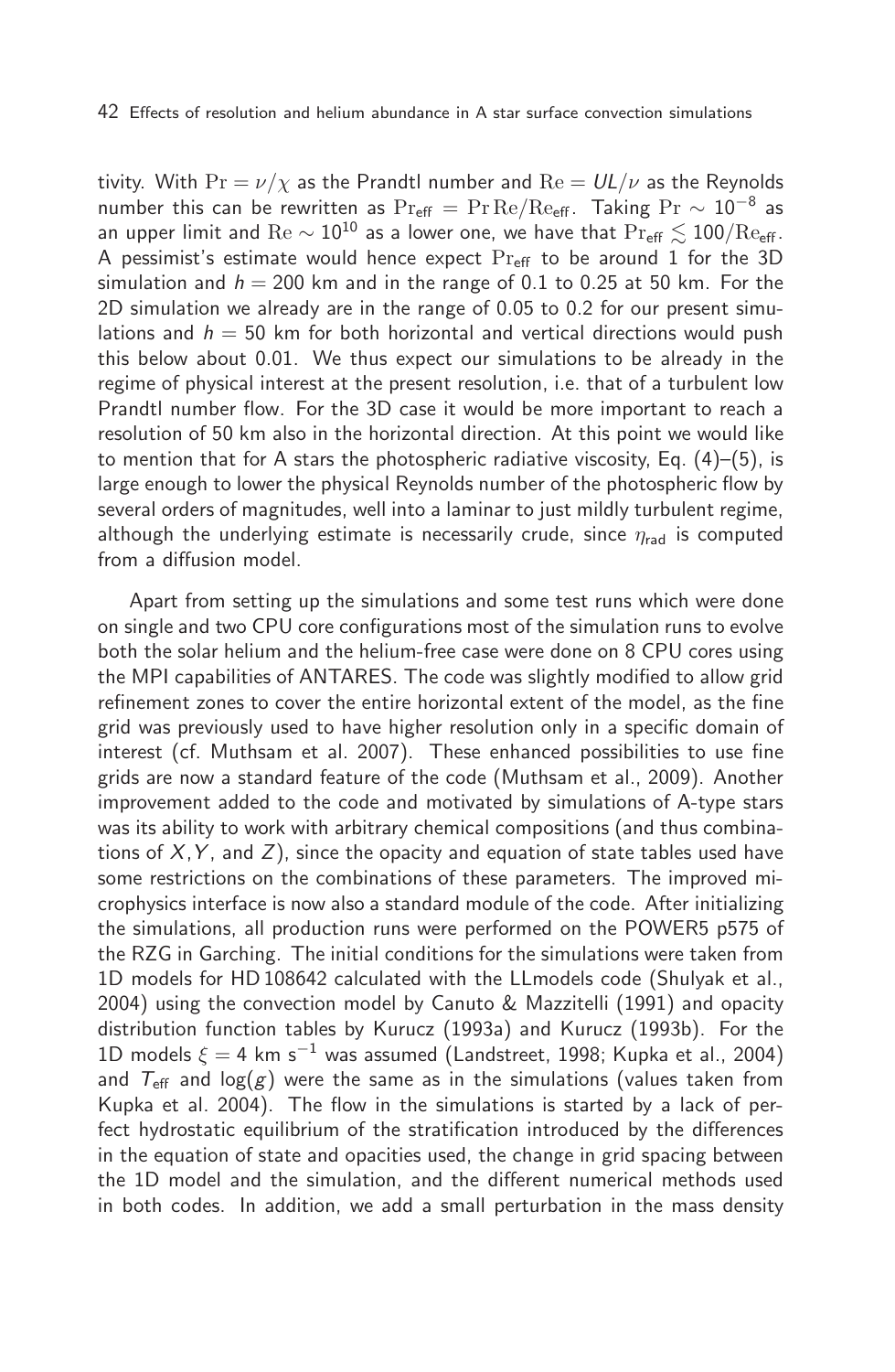field by creating a random distribution for the density perturbations in Fourier space. The values of this smooth noise function are added at each point to the average for the horizontal layer as obtained from the 1D model. The noise is equally distributed over all modes (wave numbers), but its magnitude is scaled as a function of depth to produce the largest density fluctuations where the 1D convection model predicts the largest temperature fluctuations. This avoids the introduction of long-lived perturbations in the radiative region near the bottom of the simulation box, which would cause unnecessarily long relaxation times (we return to this topic further below).

### 5. Results

In the following we discuss the main results of our 2D RHD simulations for both the case with solar helium abundance and for the case with zero helium abundance. Some results from experimental runs with different initial conditions and resolution but otherwise identical parameters are included as well.

#### 5.1. Relaxation and oscillations

Both simulations were run for several sound-crossing times until convective motions had sufficiently developed, which is indicated by a growth in vorticity and in total kinetic energy. For the simulation with solar He abundance notable growth of convective motions occurred after about three sound-crossing times (time for a sound wave to cross the entire simulation box vertically, here  $t_{\rm sc} = 1371.6$  s). After  $t/t_{\rm sc} \ge 5$  convective motions dominated the contributions to kinetic energy and experienced a phase of exponential growth. Fig. 1 shows the velocity of the centre of gravity of the entire simulation volume as a function of time. The oscillations triggered by the stratification being out of perfect hydrostatic equilibrium are prominent and are almost purely vertical since the horizontal component is totally negligible. There is only weak intrinsic damping. We attribute this to the quality of the advection scheme implemented in ANTARES. We removed these oscillations by introducing a damping term at *t*/*t*<sub>sc</sub> ~ 6.1 for the vertical velocity component, as is routinely done so during relaxation of solar granulation simulations (Trampedach, 1997). Due to the short time scale chosen the oscillations are rapidly damped which allows us to turn off this artificial damping after  $t/t_{sc} \sim 7.9$ . At this point the vertical oscillations contribute  $\lesssim$  3% to the total kinetic energy of the flow and shortly afterwards the total kinetic energy starts dropping for the first time after its rapid phase of growth and at least the upper convection zone itself is essentially relaxed. The snapshots in Figs. 5, 7, and 8 have hence been taken at  $t/t_{\rm sc} \gtrsim 8$ . The equivalent holds for the averages in Fig. 3 and 4.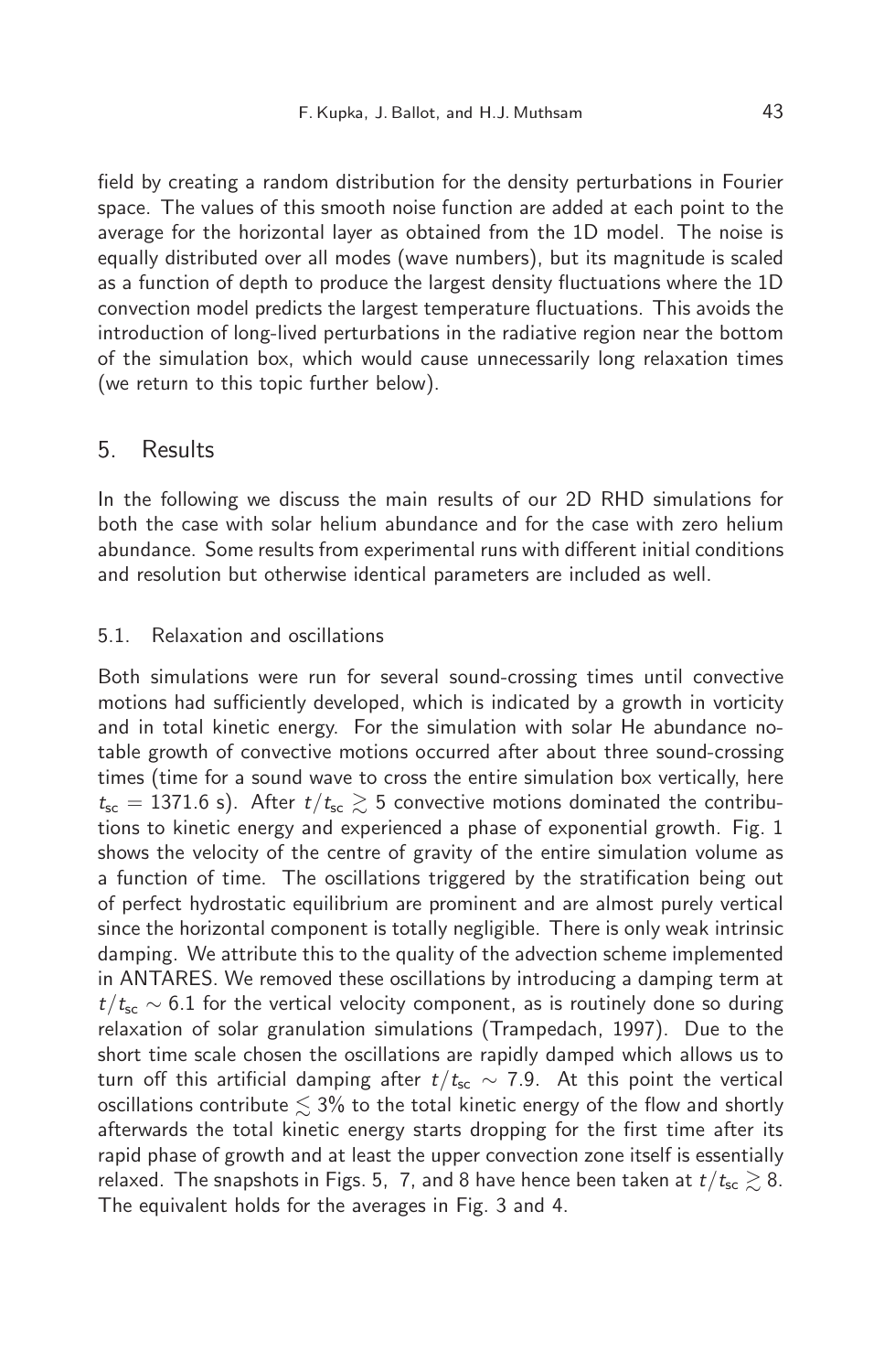

Figure 1: Vertical (solid line) and horizontal (dashes) velocities of the centre of gravity for the simulation with solar helium abundance as a function of time. We denote  $P_x$ and *P*<sup>y</sup> the total vertical and horizontal momentum of the simulation and *M* its total mass. The horizontal component is magnified by a factor of  $10^3$ . On the top x-axis, time is normalised by the sound-crossing time. Arrows indicate the beginning and the end of the artificial damping phase.

An alternative way of visualizing vertical oscillations is to look at the motion of the photosphere and define the velocity  $v_{ph}$  as the horizontally averaged vertical motion of the layer for which  $T = T_{\text{eff}}$  (the photospheric radius) at a given point in time. For both simulations this velocity is about an order of magnitude larger than that of the centre of gravity. Fig. 2 shows the time development of  $v_{\text{ph}}$  for the simulation with zero helium abundance. Intrinsic damping is just slightly more efficient than in the previous case. Artificial damping of vertical motions is applied from  $t/t_{\rm sc} \sim 4.4$  to  $t/t_{\rm sc} \sim 13.9$  onwards (here,  $t_{sc} = 1150.9$  s). As we have used a smaller damping rate for this second simulation the damping phase is longer and smoother than for the previous case. The development of convection also takes longer: strong convective motions set in only after *t*/*t*sc ∼ 7 and they dominate over the vertical oscillations in terms of kinetic energy after *t*/*t*sc ∼ 9. While the convective motions increase in strength, the contributions by oscillations drop until they reach a level of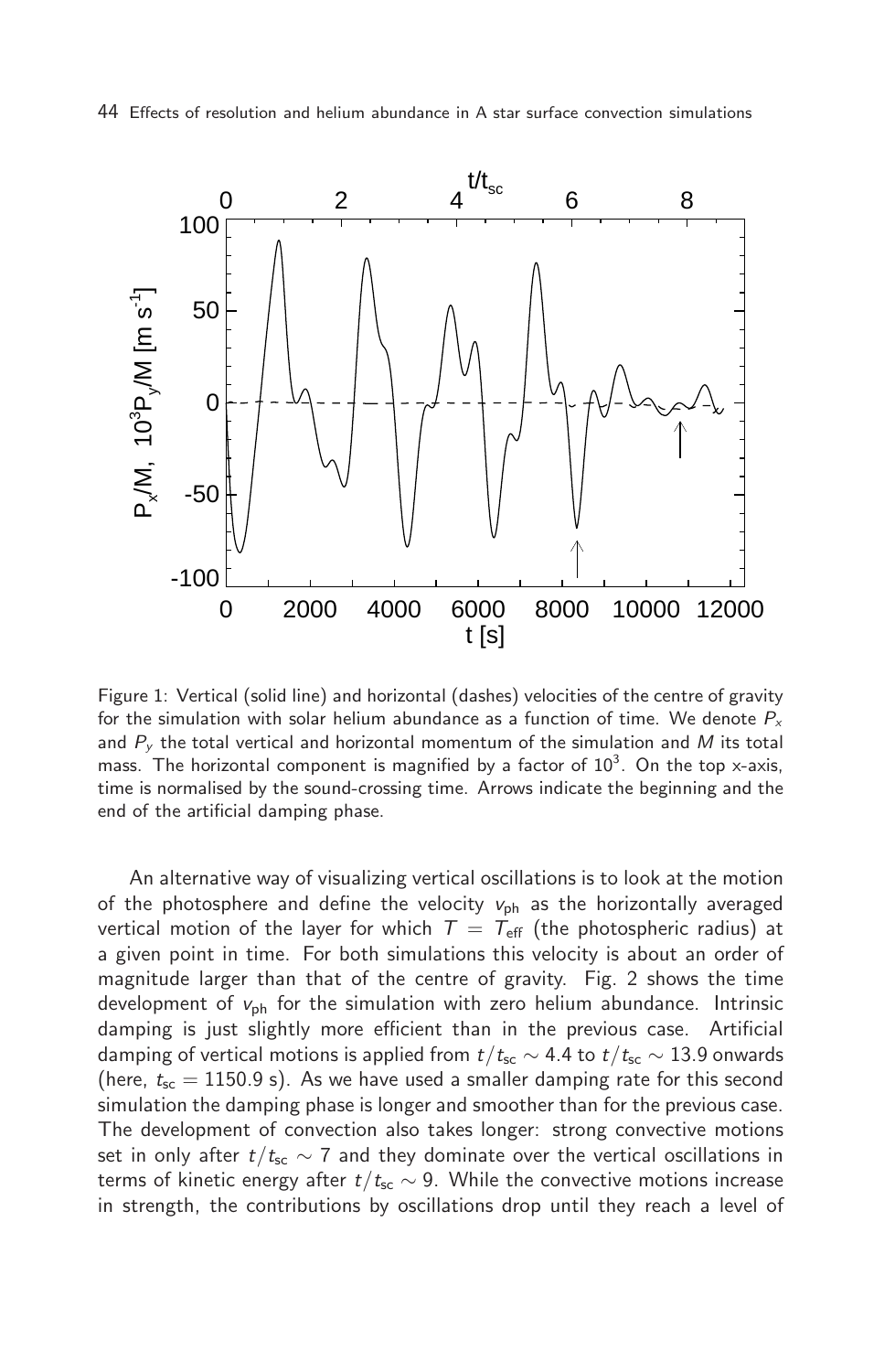. 3% at *t*/*t*sc ∼ 14. Once the flow can evolve undamped, some oscillatory motions seem to rise again. This is more obvious for  $v_{\text{ph}}$  than for the centre of gravity, despite  $v_{\text{ph}}$  is also much more influenced by events taking place at the surface such as the formation of shock fronts, which contribute to the nonsinusoidal shape of the function visible in Fig. 2. With kinetic energy increasing no longer exponentially the simulation slowly reaches equilibrium at  $t/t_{\rm sc} \sim 18$ . The snapshot in Fig. 6 and the averages in Fig. 4 have been computed for  $t/t_{\rm sc} \gtrsim 17$ .



Figure 2: Temporal evolution of photospheric velocity for the simulation with zero helium abundance. On the top x-axis time is normalised by the sound-crossing time. Arrows indicate the beginning and the end of the artificial damping phase.

We notice that a proper choice of the initial perturbations is more important for simulations of surface convection in A stars than for solar granulation simulations. An earlier model for the case of solar helium abundance, which had been perturbed with an additional, sinusoidal velocity field instead of a random perturbation in density, showed strong resiliency to "forget" this pattern in the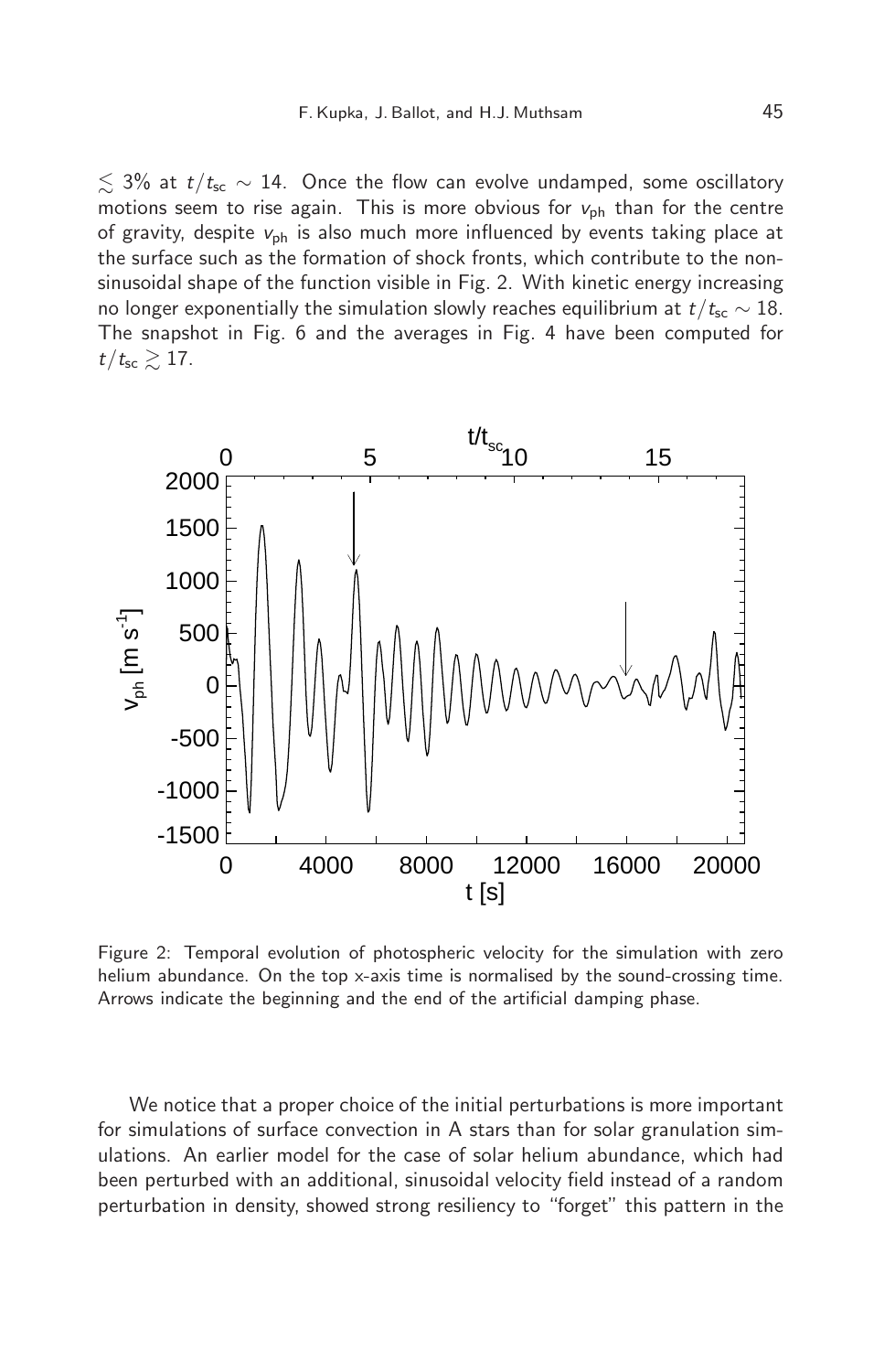zone of He II ionisation even after several sound-crossing times. That simulation run was hence discarded. This behaviour is quite different from the solar case where the same kind of perturbation is rapidly removed by the convective flow, for instance, in the simulations of Obertscheider (2007).



#### 5.2. Structure of the convection zone

Figure 3: Temporal and horizontal average of actual ( $\nabla$ ) and adiabatic ( $\nabla_{ad}$ ) temperature gradient for the simulation with solar helium abundance. The regions of partial ionisation of H I, He I, and He II are indicated. Layers unstable according to the Schwarzschild criterion are indicated in grey.

In Fig. 3 we show the dimensionless temperature gradient  $\nabla$  and the dimensionless adiabatic gradient  $\nabla_{ad}$  for the simulation with solar helium abundance. The superadiabatic peak in the zone of partial hydrogen ionisation is about 3.5 times steeper than in a simulation of solar granulation (cf. Rosenthal et al. 1999 for the latter). The upper convection zone is about 2.52 Mm deep as obtained from the definition of the Schwarzschild criterion applied to the horizontally and time averaged gradients. The upper zone is mostly driven by the partial ionisation of H i. It is extended due to the partial ionisation of He i which takes place close enough to unite both regions into a single convection zone.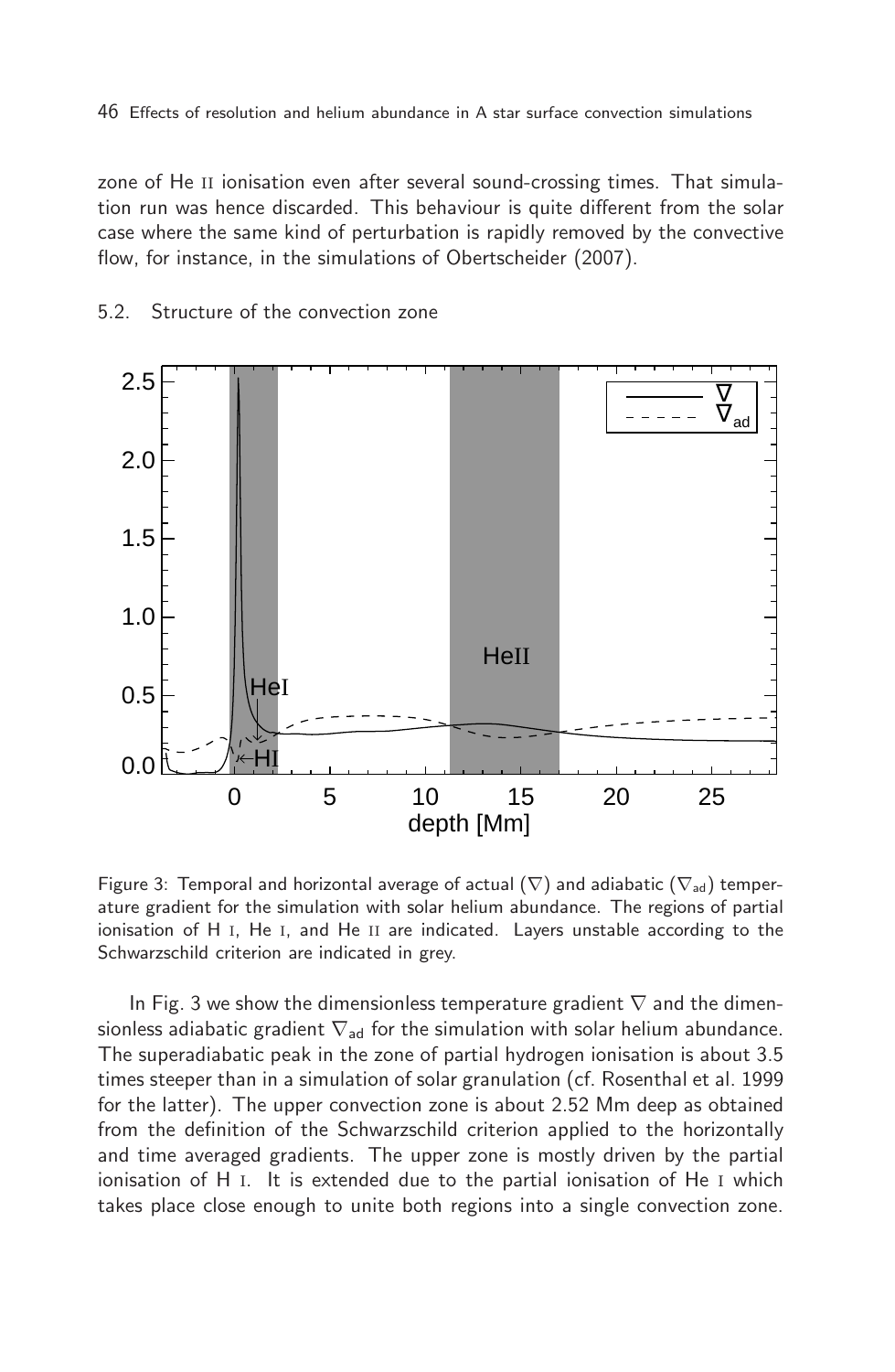

Figure 4: Convective (enthalpy)  $F_h$  and kinetic energy flux  $F_k$  in units of the total flux, shown as solid and dashed line, respectively, for the simulation with solar helium abundance (black thin) and without helium (grey thick). The kinetic energy flux is multiplied by a factor of 10 for better visibility.

With 5.7 Mm the second convection zone, which is caused by partial ionisation of He II, is much larger in vertical extent. This is mostly due to the increase of the local pressure scale height. The resulting mean structure is very similar to that one found in one-dimensional models of stellar atmospheres and stellar envelopes for that part of the HR diagram (cf. Vauclair et al. 1974, Latour et al. 1981, Landstreet 1998), because the high radiative losses of convection keep the stratification of the entire envelope in these stars close to that one of a purely radiative model (this has also been found by Freytag 1995, Freytag et al. 1996, Kupka & Montgomery 2002, Freytag & Steffen 2004).

By comparison, the simulation with zero helium abundance has just a single convection zone due to the partial ionisation of H i. Its extent into the photosphere up from where on average  $T = T_{\text{eff}}$  is marginally smaller than in the previous case (0.23 Mm instead of 0.25 Mm). With a total extent of 1.56 Mm when following the same definition as used above, it is more shallow than its counterpart containing helium, in spite of a larger local scale height due to a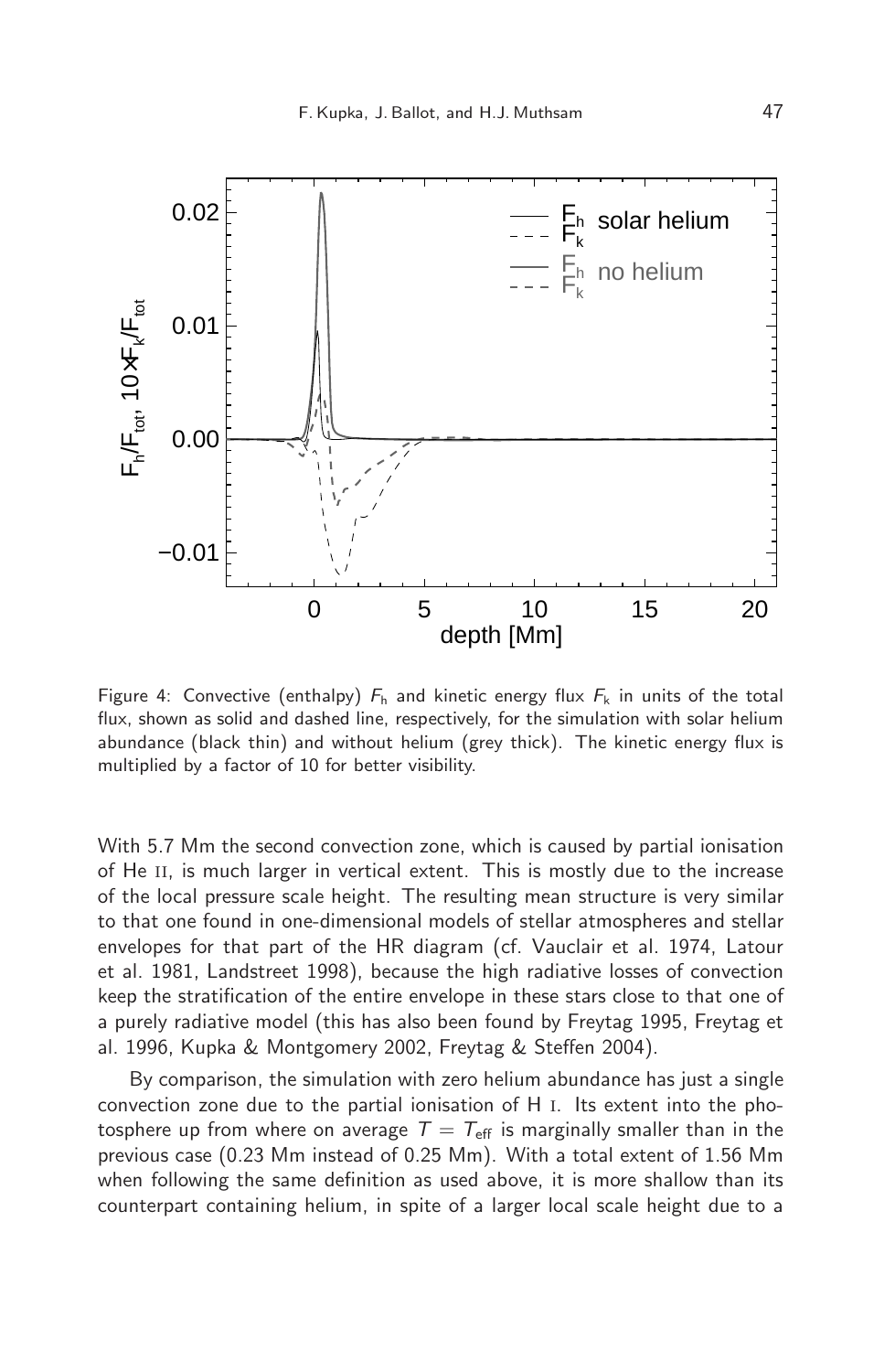

Figure 5: Snapshot of temperature fluctuations ( $[T'] = K$ ) relative to their horizontal mean for the simulation with solar helium abundance. Extreme values have been chopped for easier visualization. The two black dashed lines indicate the region where grid refinement has been applied. The  $\tau_{\text{ross}} = 1$  'isosurface' is denoted by a solid line. Streamlines indicate the direction and magnitude of the local flow field (the mean vertical velocity has been subtracted to improve visibility of the weakest vortices). The vertical extent of the convection zones according to the Schwarzschild criterion is indicated by white arrows.

lower  $\mu$ , Eq. (6). This is a direct result of the lack of He I ionisation extending the zone deeper inside (note the behaviour of  $\nabla_{ad}$  in Fig. 3). However, with a maximum of 1.6 the gradient  $\nabla$  itself is flatter and the resulting superadiabatic gradient is only about 2.3 times steeper than in solar granulation simulations.

Differences are also visible in the flux distribution. Fig. 4 displays the enthalpy (convective) flux  $F_h$  and the flux of kinetic energy  $F_k$  for both simulations in units of the total (input) flux after subtracting the contribution due to the mean flow (i.e., due to the remaining vertical oscillations). That contribution is negligible for  $F_k$ , but can contribute a relative flux of up to 0.5% to  $F_h$ , if the averaging time is short, i.e.,  $t < t_{\text{sc}}$ . The higher enthalpy flux found in the simulation with no helium is hardly significant since it could be the signature either of a more relaxed simulation or of an effectively stronger convection due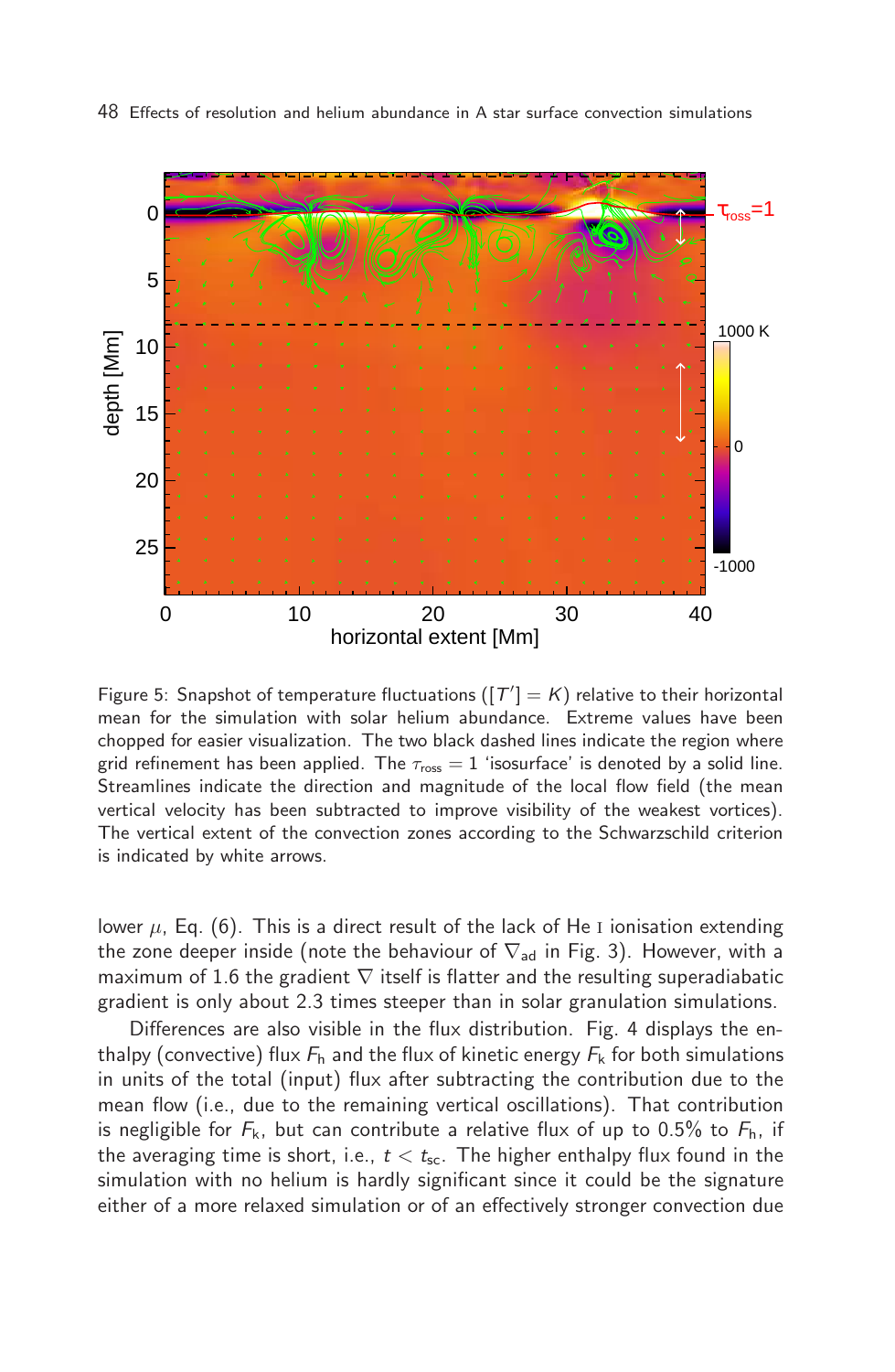to a lower mean molecular weight. The same could hold for the higher velocities found for the helium free case, though we consider them more likely to be caused indeed by a lower  $\mu$ . Nevertheless, and interestingly enough, we note that in the simulation with no helium  $F_k$  has the opposite sign for the upper half of the convection zone. This feature remains robust even when averaging for  $t/t_{sc} \sim 3$  and also when averaging over one third of that time scale for different subintervals. This inversion in the sign of  $F_k$ , which does not appear in simulations of solar convection, occurs in our simulation with the most shallow convective zone. In this case, with a really thin convective layer, heating from below and cooling from above act at the same time within a pressure scale height, while in a thicker zone, such as in the model with solar helium abundance, heating and cooling are more disconnected (cf. Moeng & Rotunno 1990 for a discussion of heating from below and cooling from above in a meteorological context). We also note that at the chosen scale the fluxes in the He II ionisation zone are not visible (cf. Steffen et al. 2006 and Steffen 2007). These small fluxes require a more careful inspection of the simulation.

Indeed, if we look at Fig. 5 we see that the strongest vortices created by the flow are located in the upper convection zone or just slightly underneath it and thus are close to the region of the strongest convective driving. The large downdraft at a horizontal coordinate of 23 Mm manages to penetrate just a little bit into the lower convection zone, but at that time no strong vortices have developed in that region. We recall our previous observation that if vortices are seeded there as an initial condition, for instance by a sinusoidal perturbation, they remain there for a long time. This is both due to the weak convective driving (which cannot rapidly destroy a vortex or push it into a stably stratified layer) and to the general lifetime of vortex patches in 2D (cf. Muthsam et al. 2007). Temperature fluctuations are found largest at the optical surface (the extrema have been truncated in the plot for a better contrast and can be four to five times larger while root mean square fluctuations are twice as large). The optical surface is corrugated mostly around rapidly evolving upflow regions.

In Fig. 6 we see quite a similar overall pattern for the simulation without helium. The horizontal scales are somewhat larger, as expected from Eq. (6). Vortex patches are also strongest inside the convection zone itself, but a larger number of them is found further below than in Fig. 5. We think that this is a result of the longer time evolution of this simulation. Eventually, also for the scenario shown in Fig. 5 downflows from above will form new vortex patches in the lower convection zone or patches located in the stably stratified layer in between will reach it. Thus, if we run the simulation with solar helium abundance significantly longer, we may eventually see an increase in *F*h. However, this may not be more realistic, as the vortex patches in 2D just happen to assemble near the bottom of a simulation of a strongly stratified medium (cf. Muthsam et al.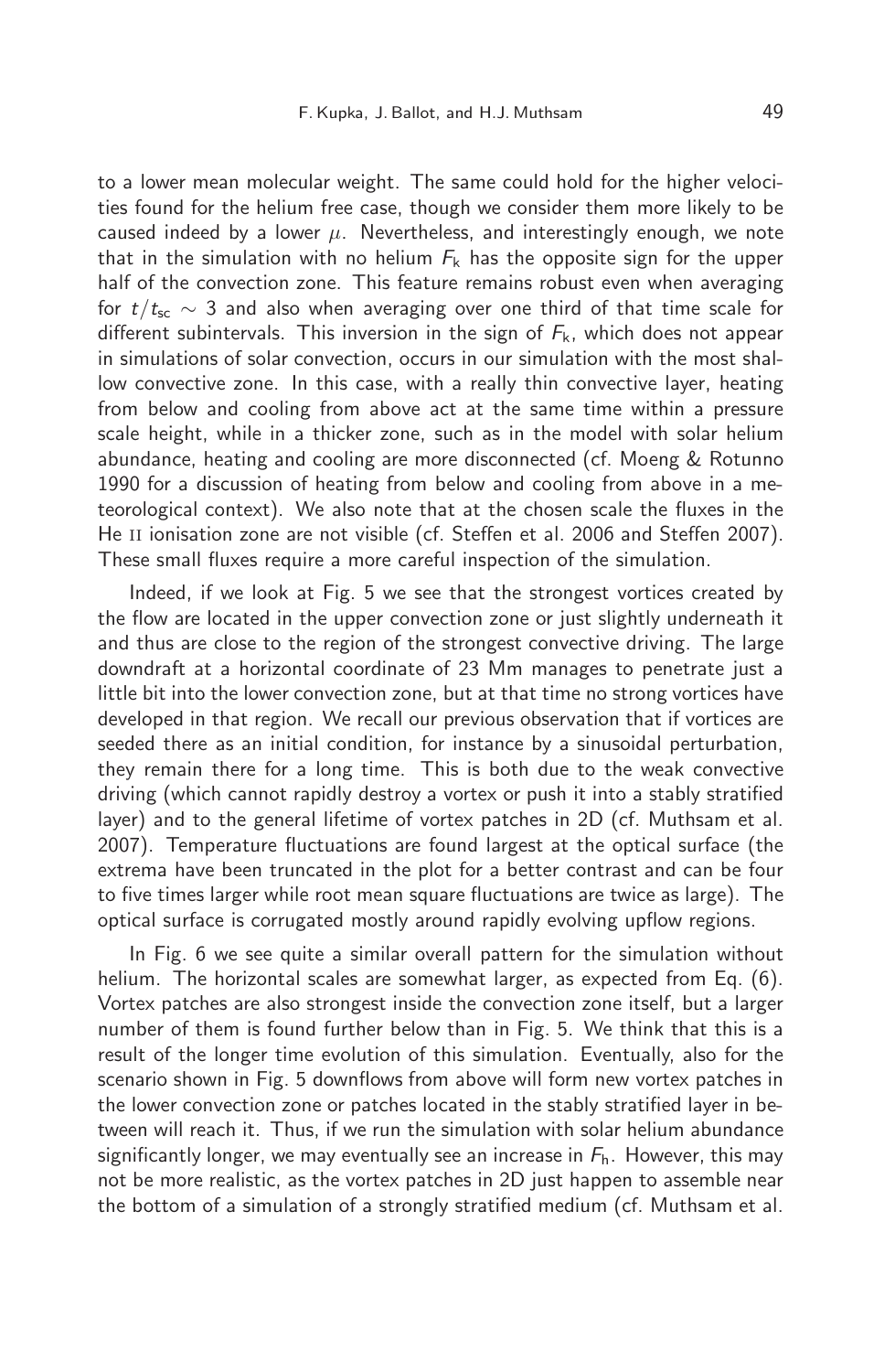

Figure 6: Snapshot of temperature fluctuations ( $[T'] = K$ ) relative to their horizontal mean for the simulation without helium. Scaling of  $T'$ , domain boundaries of the grid refinement zone, the location of the optical surface defined at  $\tau_{\text{ross}} = 1$ , and the local velocity field (with mean vertical velocity subtracted) are indicated as in Fig. 5. The vertical extent of the convection zone according to the Schwarzschild criterion is indicated by a white arrow.

2007). Since 3D simulations started from 2D ones may inherit these properties for quite some (simulation) time, we think that future long-term simulations are the only way to accurately compute the enthalpy and kinetic energy fluxes in the lower convection zone of models for A stars with a helium content large enough to drive that zone.

#### 5.3. Shock fronts and their development

As we can conclude from the small enthalpy fluxes found for both simulations shown in Fig. 4 convection is rather inefficient in transporting heat in mid A-type stars, a result also reported by Freytag (1995), Freytag et al. (1996), Kupka & Montgomery (2002), Freytag & Steffen (2004), Steffen et al. (2006), and Steffen (2007). Consequently, the mean temperature gradient stays close to the radiative one and hence, contrary to RHD simulations of solar granulation, a density inversion appears in the layer where  $H I$  is partially ionised (Freytag, 1995). This is a consequence of the lower mean molecular weight which in turn is caused by the doubling of the number of particles contributed by ionised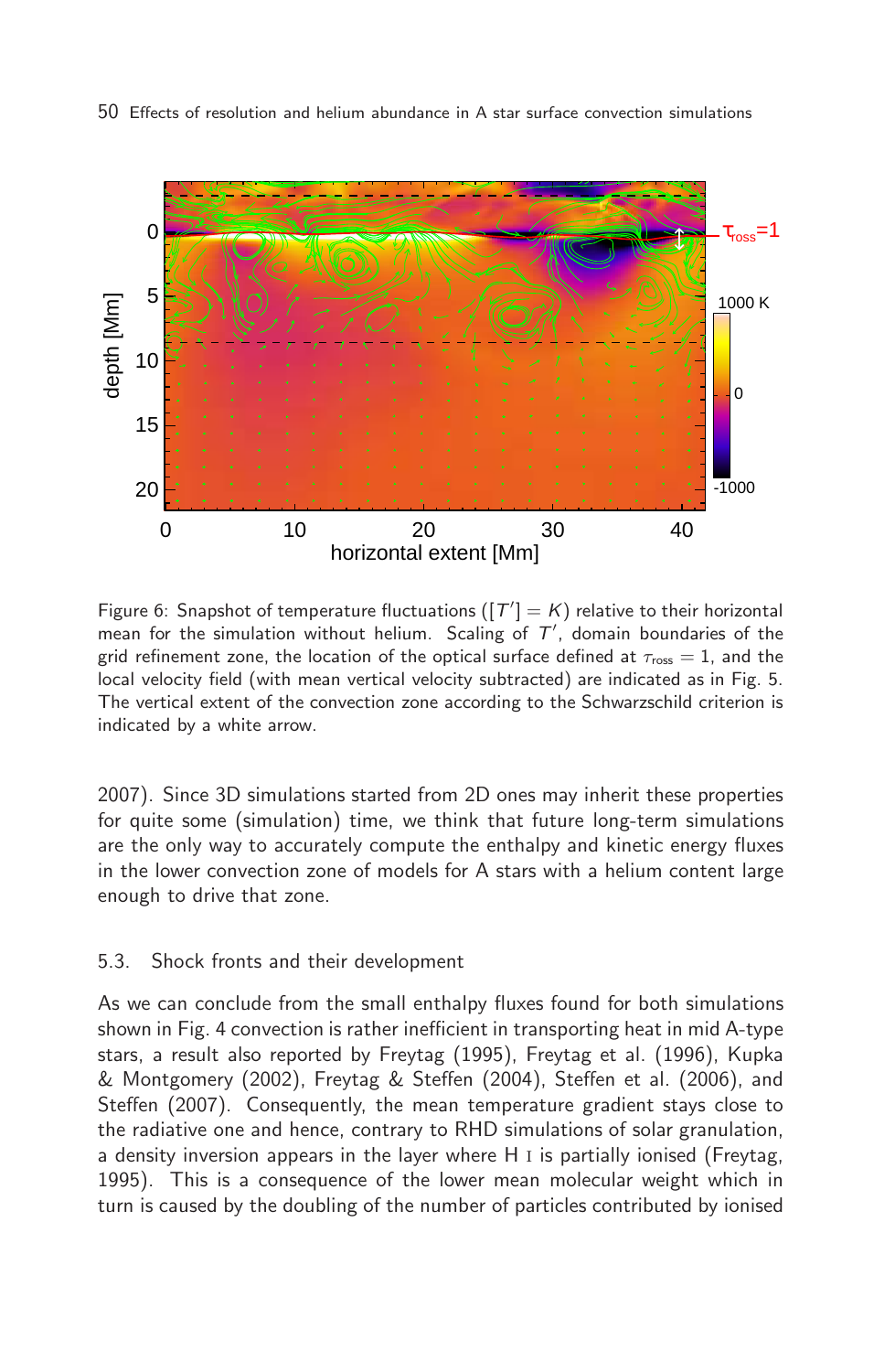hydrogen relative to neutral one. In the Sun efficient convection and thus a much flatter  $\nabla$  is counterbalancing this effect of partial ionisation (cf. the simulations of M. Steffen and F.J. Robinson compared in Kupka 2009; the model by Canuto & Mazzitelli 1991 is an exception, since it predicts inefficient convection for the photospheric layers of the Sun which are located on top of a rapid transition to efficient, adiabatic convection dominating the bulk part of the convective envelope). Fig. 7 shows a snapshot for our simulation with solar helium abundance. The density inversion is prominent and the ensuing Rayleigh-Taylor instability enhances the convective instability caused by high opacity and a low  $\nabla_{ad}$  (see Fig. 3 for the latter).



Figure 7: Mass density  $\rho$ , logarithm of temperature *T* ( $|T| = K$ ), and local Mach number in the simulation with solar helium abundance prior to the formation of a large shock front. The isoline for which  $\tau_{\text{ross}} = 1$  is denoted in the middle panel by a thick solid line. Isolines for  $log \tau_{ross} = -4, -3, -2, -1, +1$  are denoted as dotted lines. Note the density inversion near the optical surface in the top panel. Regions of supersonic flow are surrounded by a bright solid isoline where  $Ma = 1$ .

Note that the inversion layer is interrupted by a complex feature at a horizontal coordinate of  $\sim$  33 Mm. In this region the optical surface is more corrugated (solid line in the temperature plot in the middle panel) and supersonic velocities are found there, too (bottom panel). This feature is the result of two counterrotating vortices, which form at some time  $t/t_{\rm sc} \gtrsim 7.5$ . At  $t/t_{\rm sc} \sim 8$ they have created an extended region just underneath the photosphere with a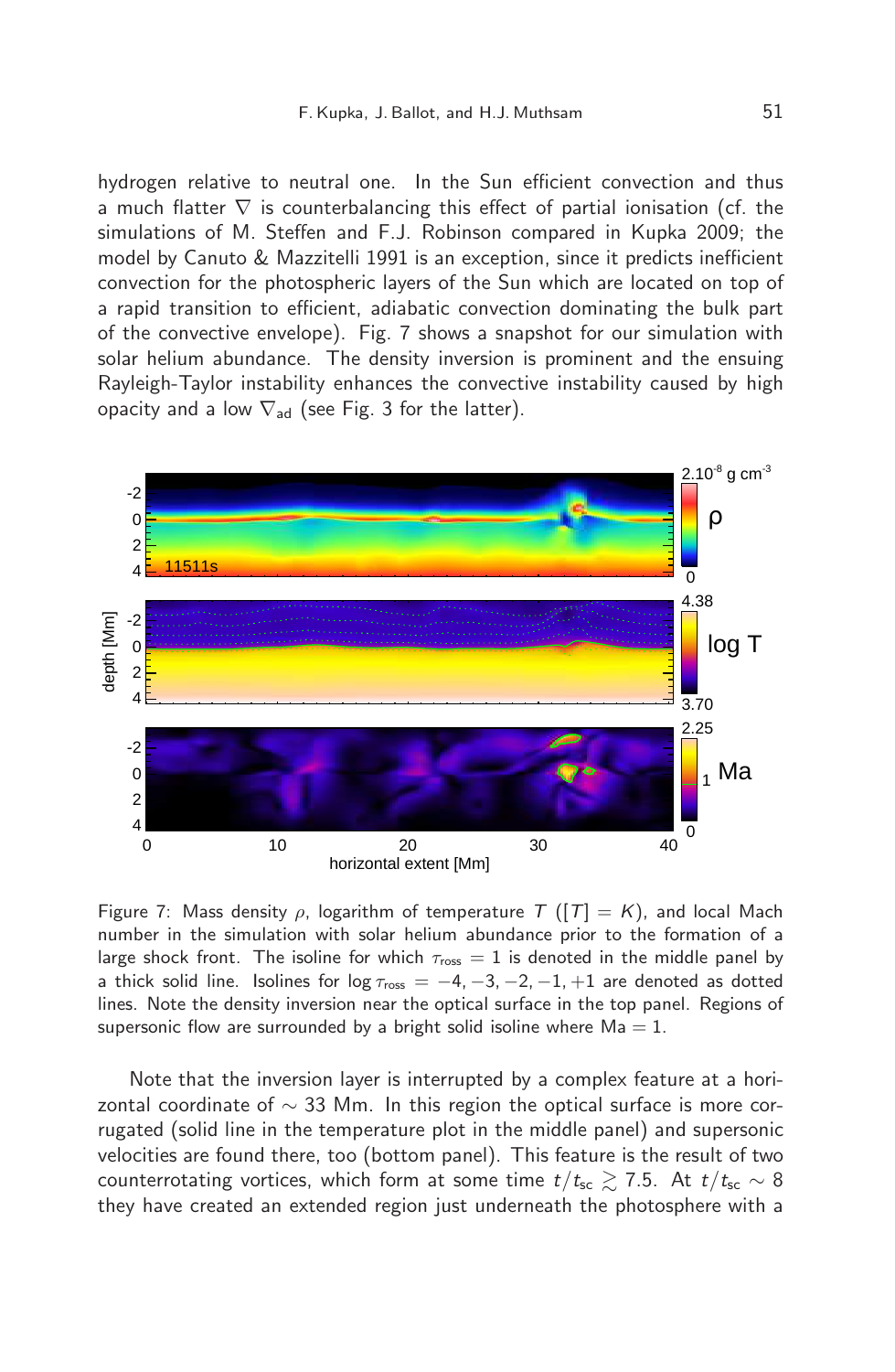

Figure 8: Mass density  $\rho$ , logarithm of temperature *T* ( $|T| = K$ ), and local Mach number in the simulation with solar helium abundance 343 s (0.25 *t*sc) after the time step displayed in Fig. 7. Note the large shock front in the photosphere spreading more than  $1/3$  of this layer within the simulation box. It is characterised by a large jump in temperature and a relative increase in the optical depth by more than a factor of 10. Isolines have the same meaning as in Fig. 7.

temperature lower than its horizontal average. The low temperature fluid is supplied by the strong downdraft between the vortex pair which reaches supersonic velocities in its inflow area within the photosphere. At  $t/t_{sc} \sim 8.2$ hot gas from the neighbouring upflows has mostly covered the cold downflow region leaving a dense spot of cold material in its centre. As a result supersonic flow appears both in the two photospheric inflow areas and in the downdraft itself. From now on the structure begins to collapse emitting a series of shock fronts. At  $t/t_{sc} \sim 8.4$ , which is shown in Fig. 7, there are no more supersonic inflow regions. Rather, supersonic velocities are found in a small front in the upper photosphere (bottom panel), visible also in  $T$  (band structure trailed by material of lower  $\overline{T}$  underneath) and in  $T'$  in Fig. 5, which shows the state of the simulation 68 s before that one illustrated in Fig. 7. The streamlines in Fig. 5 also demonstrate that the structure is no longer dominated by a pair of roughly equally strong vortices. Supersonic flow is also found just underneath the patch of dense gas extending into the photosphere (Fig. 7).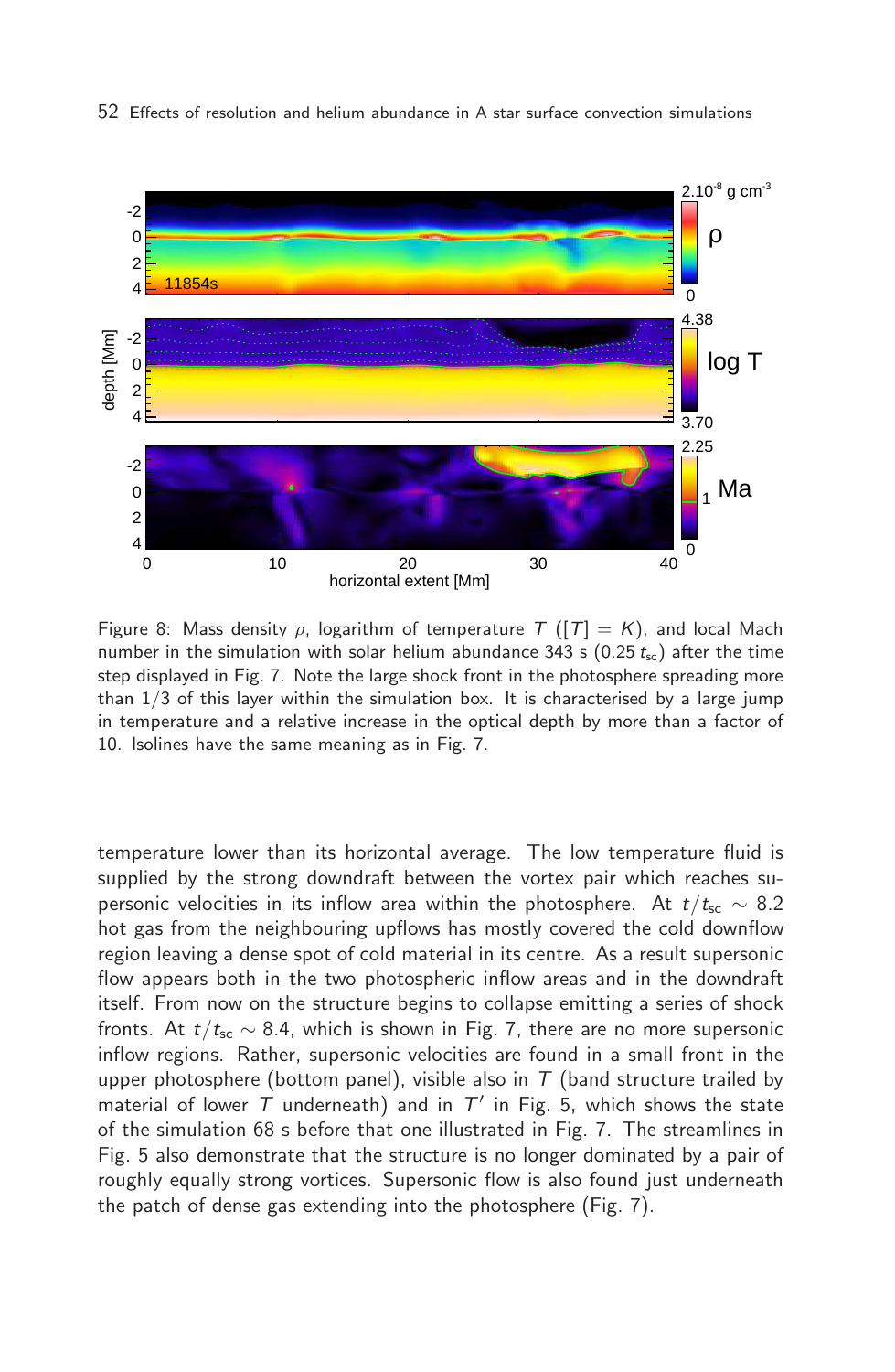Once this gas patch has bumped onto the layers just below it, a large shock front is created which horizontally extends over one third of the simulation box and also spreads over almost one third of the photosphere contained in the simulation volume. This can be seen in Fig. 8, at  $\sim 0.25 t_{sr}$  after the state shown in Fig. 7. The snapshot shows the moment when the remainders of the previous front, which is shown still moving upwards in Fig. 7 and is reflected by the upper boundary condition shortly afterwards, are absorbed by the new front. This explains the extended high Ma number region preceding the new front (we recall here that a shock front is a (near) discontinuity in the hydrodynamic variables, which does not necessarily have to move at supersonic velocities). As the upwards moving material has much higher density, it immediately absorbs the downwards moving one with very little changes to its physical state. Note that the shock front is optically thin, although with a steep gradient in optical depth (isolines of  $log \tau_{ross} = -3$  and −4 nearly merging with each other). At the same time the anomaly in the density stratification has nearly disappeared. Comparing with Fig. 7 we can see that the density in this region has dropped dramatically (in fact to average horizontal values) leaving a low temperature region which is reheated by the upwards moving shock front. We note that similar events also appear in the simulation run without helium and smaller events appear more frequently than the extreme case illustrated by Fig. 7 and Fig. 8. These violent events have no counterpart in simulations of solar convection performed with the ANTARES code (Muthsam et al., 2007). Even though they are intermittent in nature, they are common enough (cf. the front visible in Fig. 6 in the upper right corner of the simulation volume) to be statistically important. They may even contribute to the shape of line profiles and provide an efficient source of heating up a chromosphere (cf. Simon et al. 2002). Landstreet et al. (2009) estimate that at least locally velocities may have to be as high as 10... 12 km s<sup>-1</sup>, which corresponds to Mach numbers of about 1.5, to reproduce the most extreme cases of line profiles in their sample of sharp line A and Am main sequence stars. This is easily within the range of the simulations presented here. We note that Shibahashi et al. (2008) have suggested shock wave trains to explain peculiarities in the line profile variations of roAp stars of similar  $T_{\text{eff}}$  and  $\log(g)$  as the A and Am stars which are the subject of our study. However, in their model the shock waves result from global stellar oscillations rather than being the by-product of a convective flow near the stellar surface.

#### 5.4. Resolution and computation of the radiative cooling rate *Q*rad

Already for the case of solar granulation the most difficult quantity to resolve in equations (1)–(3) is the radiative heating and cooling rate  $Q_{\text{rad}}$  (Nordlund & Stein, 1991). It directly influences the large, energy carrying scales by driving the cooling (and reheating) of gas in the photosphere. Quantities directly related to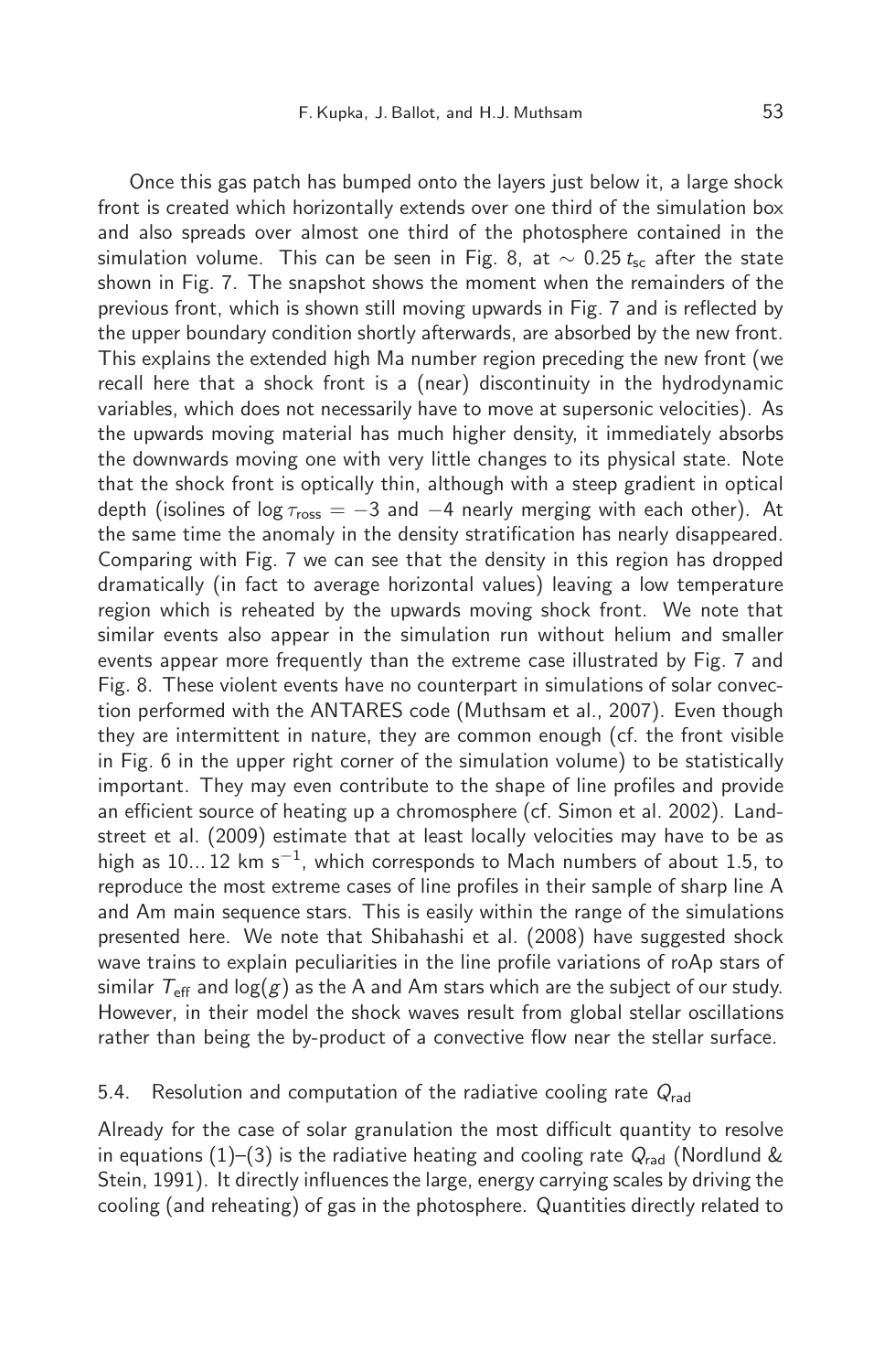*Q*<sub>rad</sub> such as the radiative flux  $F_{rad}$  and the superadiabatic temperature gradient  $\nabla - \nabla_{ad}$  or the profiles of T and p are readily resolved at vertical grid spacings of ∼ 12 ... 25 km, but to obtain an equally smoothly resolved *Q*rad requires a 10 times higher resolution (Nordlund & Stein, 1991), even though *T*, *p*, and  $F_{rad}$  appear reasonably well converged at a resolution of  $\sim 12...25$  km. Apparently, at that resolution the simulation runs benefit from some averaging effects. We also recall that in regions where the diffusion approximation holds, we have  $Q_{\text{rad}} = -\text{div}(K_{\text{rad}}\nabla T)$  which involves a second derivative of *T*. This explains why resolution requirements for Q<sub>rad</sub> are higher than for mean structure quantities  $(p, T, \ldots)$  and their first derivatives  $(F_{rad}, \nabla, \ldots)$ .

How well do we resolve  $Q_{rad}$  in A-type stars? Analysing our simulations for the coarse grid, which at 200 km resolution is equivalent to a solar granulation simulation with a resolution of ∼ 50 km, the answer is: *at that grid spacing not at all.* Near the surface  $Q_{rad}$  often has a triple-peak structure covered by about 15 grid points. At the same time on the fine grid there is only a double peak-structure ranging just 5 such grid points, i.e. 20 points on the fine grid, whereas the maxima of these peaks have less than  $1/3$  of the size found on the coarse grid. Physically, the double peak-structure originates from the radiative cooling layer at the bottom of the photosphere (which is also present in RHD simulations of solar surface convection) and a heating layer just underneath it. The latter is created by the partial ionisation of H i and the inefficiency of convective transport in the superadiabatic layer coinciding with the entire surface convection zone (see Fig. 3). Once the simulation contains a fully developed surface convection zone, the detailed structure of the peak becomes more complex, as heating and cooling layers are no longer confined to a thin zone (cf. Fig. 5 to Fig. 8). Since the coarse grid solution is discarded by ANTARES at each time step for a domain where a fine grid solution is available, the wrong solution on the coarse grid has no impact on the development of the fine grid. But it nevertheless implies a warning concerning simulations of mid Atype stars with lower effective resolution for  $Q_{rad}$  than the one presented by our fine grid solutions. We consider even our current simulations on the borderline of resolving the overall structure and magnitude of *Q*rad, because each of the very sharp peaks is represented by only about 5 points. By comparison, at a vertical resolution of 16 km (corresponding to about 60 km for our present case) a solar granulation simulation would have the main (negative) peak covered by 15 points which resolve *Q*rad smoothly everywhere except near its extremum (Obertscheider, 2007). Thus, A stars require a 3 to 4 times higher effective resolution at the stellar photosphere to properly resolve *Q*rad. This is also in agreement with the fact that  $\nabla$  is steeper than in the Sun by just about that factor (Fig. 3).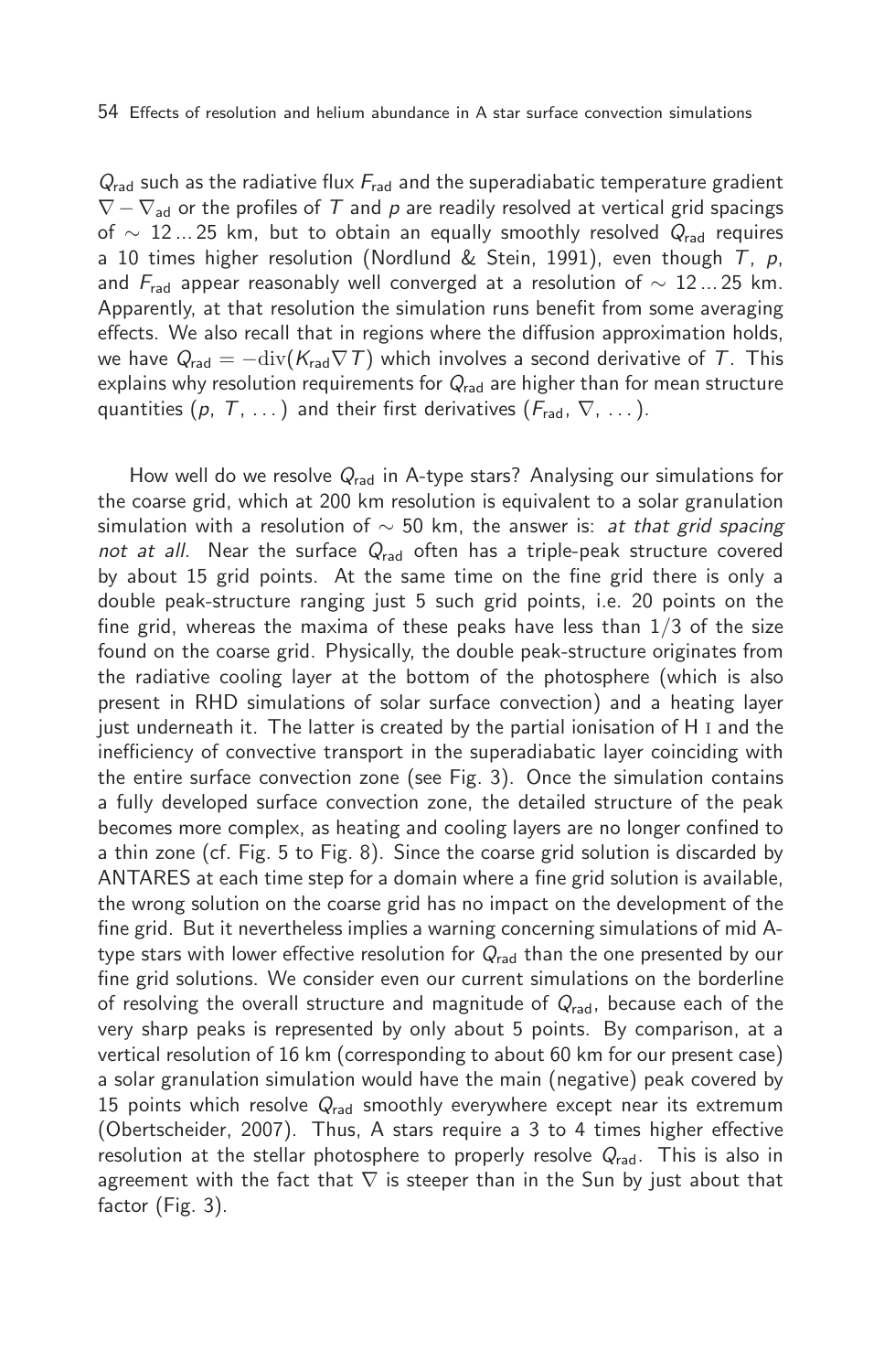There is a second problem associated with  $Q_{rad}$ . The radiative time scales in the photospheres of A stars are much shorter than in the Sun (Freytag, 1995; Freytag & Steffen, 2004; Steffen, 2007), since the opacity at their surface is lower while temperatures are higher. For optically thick layers the lower densities near their surface play a role, too. Hence, the time scale for relaxing a temperature perturbation of arbitrary optical thickness by radiation (Spiegel, 1957),

$$
t_{\rm rad} = \frac{c_v}{16\kappa\sigma T^3} \left(1 - \frac{\kappa\rho}{k} \arccot \frac{\kappa\rho}{k}\right)^{-1},\tag{7}
$$

becomes smaller than the hydrodynamical time scales in a simulation. This includes the time scale of sound waves travelling a grid distance *h*, i.e.,  $t_{\text{sound}} =$  $h/c_{\rm s}$ . In Eq. (7),  $c_{\rm v}$  is the specific heat at constant volume,  $\kappa$  is the opacity,  $\sigma$ is the Stefan-Boltzmann constant, and a perturbation of size *l* with  $k = 2\pi/l$  is assumed. For the optically thick case *t*rad converges to the time scale of radiative diffusion,  $t_{\sf diff}=3(\kappa\rho/k)^2c_\mathsf{v}/(16\kappa\sigma T^3)\sim l^2/\chi$ , but remains larger than zero for the optically thin case defined by  $\kappa \rho / k \ll 1$  (using the specific heat at constant pressure, *c*p, in the definitions does not change the argument). Comparing the time scales  $t_{sound}$  and  $t_{rad}$  for the case  $h = l$  reveals the shortest radiative relaxation time scales in the problem. It is important to note that although for an A-type star the sound speed *c*<sup>s</sup> is larger than for the Sun in the layer where  $T = T_{\text{eff}}$ ,  $t_{\text{rad}}$  becomes even smaller. For the Sun at usual resolutions of 20... 30 km for granulation simulations (Kupka, 2009)  $t_{\text{sound}} \leq t_{\text{rad}}$ , while for an A-type star with an equivalent resolution  $t_{rad} \sim 0.01 ... 0.1 t_{sound}$  for layers around the optical surface (Freytag, 1995; Freytag & Steffen, 2004).

As a consequence, RHD simulations of mid A-type stars, which use a purely explicit time integration method, are limited to time steps  $\Delta t \leq t_{rad}$ . This was noticed in Freytag & Steffen (2004) and also in Freytag (1995). Since ANTARES currently uses a purely explicit time integration scheme for Eqs. (1)– (3), it is subject to the same restrictions. The most severe limitations implied by (7) are found for optical depths  $1 \leq \tau \leq 10$ . There,  $t_{\text{diff}}$  is already a useful approximation of  $t_{\sf rad}$ , whence  $\Delta t\,\lesssim\, h^2/\chi$  as for the heat equation. Consequently, a grid refinement by a factor of 4 in that region requires a 16 times smaller time step. This explains the extremely small ∆*t* of 5 ms and 3.4 ms for our 2D simulations with solar helium abundance and without helium, respectively. We note that the coarse grid time steps of about 0.08 s and 0.05 s are comparable to the  $\lesssim$  0.2 s reported in Freytag & Steffen (2004) these differences in ∆*t* show that the 2D simulations presented here require computational efforts just slightly smaller than state-of-the-art 3D simulations at lower resolution *h*. But are such small  $\Delta t$  unavoidable, if  $Q_{rad}$  is computed on the same mesh as the hydrodynamical variables? To check this we have computed the evolution time scale of the independent hydrodynamical variables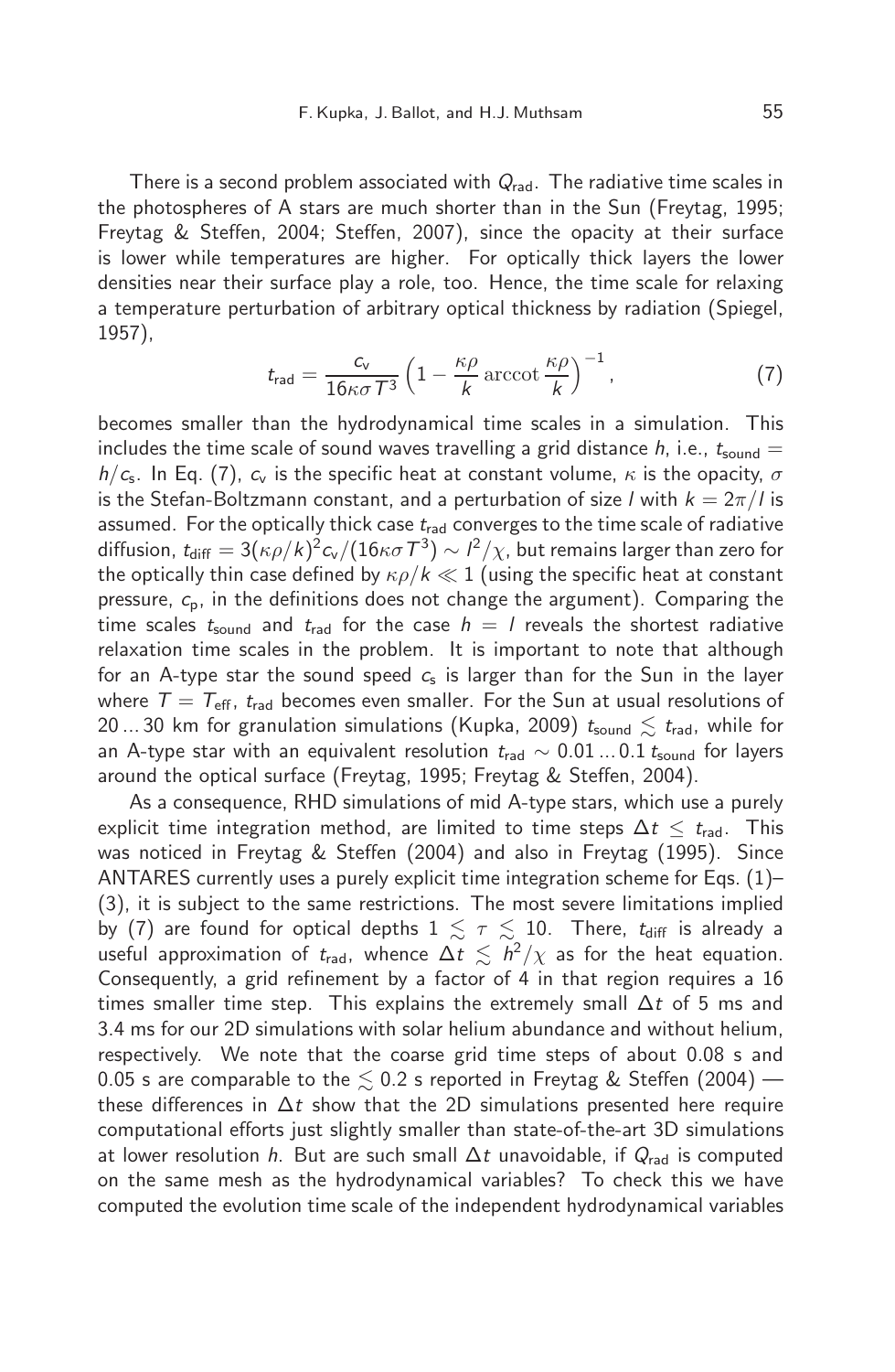$\rho$  and  $e$ . If we know both variables at the grid at a time step  $n$ , i.e.,  $\rho^{(n)}$  and  $e^{(n)}$ , for any integration method we require that  $\Delta t < C \rho^{(n)} (\partial \rho^{(n)}/\partial t)^{-1}$  and  $\Delta t < \mathsf{Ce}^{(n)}(\partial \pmb{e}^{(n)}/\partial t)^{-1}$ , where  $C$  is a constant less than 1, typically 0.1, to be able to predict the new state of the system at the time step  $n+1$  (otherwise, even with fully implicit methods, iterative solvers may not converge, instabilities can occur, etc.). If we take  $C = 0.1$ , this is equivalent to requiring that at each grid cell the solution should not change by more than 10% during an integration step. Inspecting the simulation at three subsequent time steps we can easily estimate the time derivative and evaluate these inequalities. We have done this for the first time steps of the simulation and for a number of time steps spread over the entire duration of the run for solar helium abundance. To interpret the results we have also evaluated the convective flow time scale  $t_{\sf c} = h/ \max((\bm u^2)^{1/2})$  as well as  $t_{\sf s} = h/ \max c_{\sf s}$ , and finally  $\Delta t < C e^{(n)} (Q_{\sf rad}^{(n)})^{-1}$ to see, if *Q*rad operates on a shorter time scale than any of the mechanical terms in Eq. (3).

Table 1: Time scales of the simulations with solar helium abundance. Grid 1 denotes the entire coarse grid, grid 2 the fine grid, grid 3 the coarse grid without the domain for which the fine grid is available.  $C = 0.1$  and  $D = 0.25$  in all calculations.

| time scale                                   | grid 1   | grid 2  | grid 3   |
|----------------------------------------------|----------|---------|----------|
| $t = 0.06$ s                                 |          |         |          |
| $Dt_s$                                       | 1.27     | 0.51    | 1.27     |
| $Dt_c$                                       | 18673.50 | 2204.89 | 36166.30 |
| C min $(\rho/\rho_t)$                        | 1.48     | 31.11   | 1.48     |
| C min( $e/e_t$ )                             | 0.56     | 0.12    | 1.49     |
| C min( $e/Q_{rad}$ )                         | 0.40     | 0.12    | 17.97    |
| $t = 3.62$ s                                 |          |         |          |
| $Dt_{s}$                                     | 1.27     | 0.51    | 1.27     |
| $Dt_c$                                       | 371.56   | 23.12   | 587.73   |
| C min $(\rho/\rho_t)$                        | 25.60    | 7.60    | 25.60    |
| C min( $e/e_t$ )                             | 7.33     | 2.91    | 20.33    |
| C min( $e/Q_{rad}$ )                         | 0.84     | 2.15    | 64.36    |
| $t = 11442.92$ s ( $\sim 8.3$ $t_{\rm sc}$ ) |          |         |          |
| $Dt_{s}$                                     | 1.27     | 0.51    | 1.27     |
| $Dt_c$                                       | 1.86     | 0.49    | 8.05     |
| C min $(\rho/\rho_t)$                        | 0.80     | 0.53    | 6.30     |
| C min( $e/e_t$ )                             | 0.81     | 0.53    | 7.35     |
| C min( $e/Q_{rad}$ )                         | 0.40     | 1.12    | 13.59    |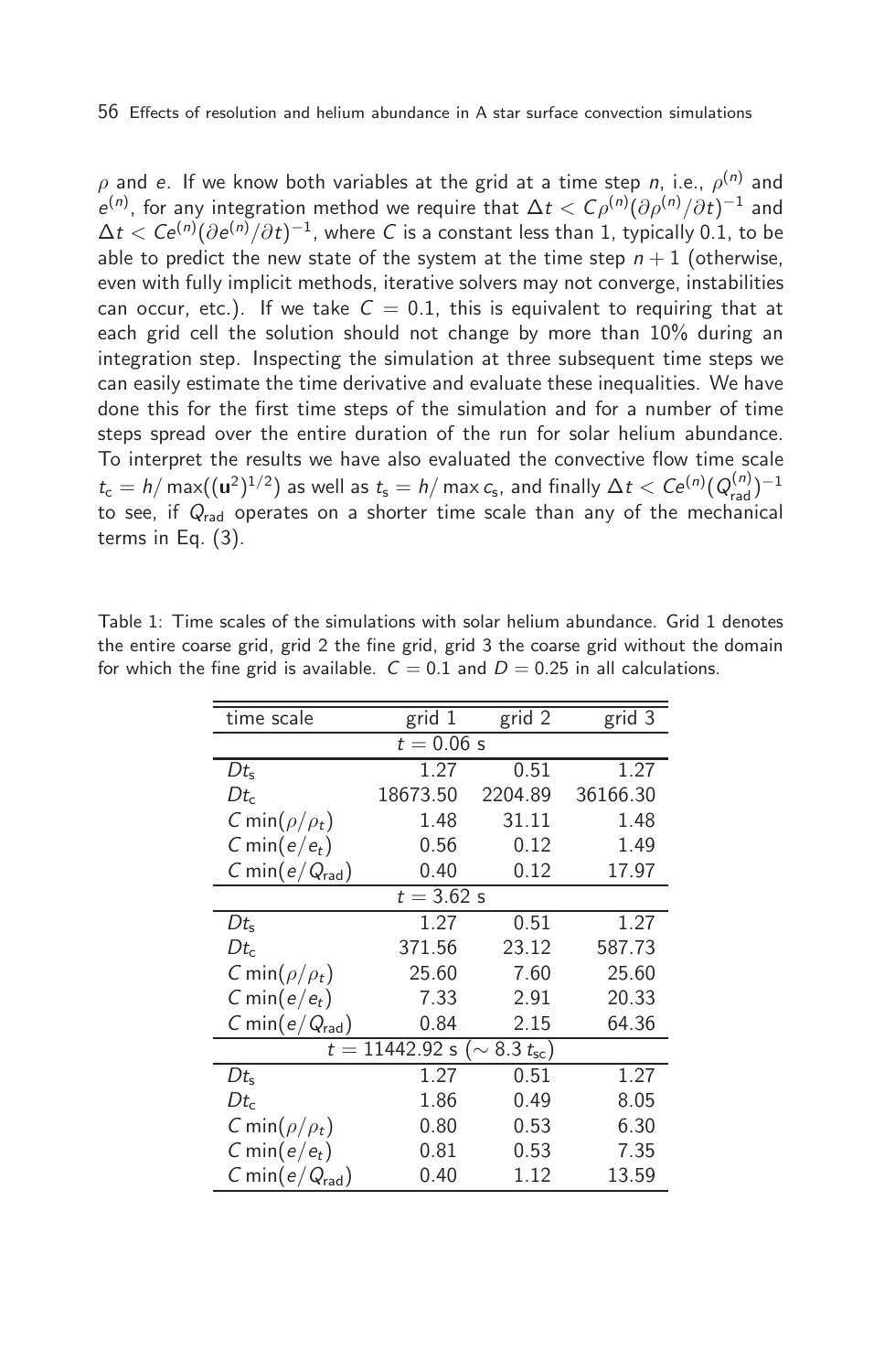In Table 1 we show the results for the third time step, for a time step after initial relaxation through radiation, and for a time step during the generation of shock fronts described in the previous subsection. Time steps between the second and the third example show a rather continuous transition between these two. We note that only during the first time steps the radiative heating and cooling  $(e/Q_{rad})$  constrains the temporal evolution by providing the shortest time scale (even, if  $C = D$ ; here, *D* denotes the constant in the Courant-Friedrichs-Lewy condition for the numerical time integration scheme due to sound waves and flow speed as given by  $t_s$  and  $t_c$  for a given grid size *h*). However, already after a few seconds the temperature perturbations have been smoothed out to an extent that sound speed and its associated time scale *t*<sup>s</sup> set the restrictions for the time evolution of the dynamical variables of the system. In the last time step shown supersonic velocities in the photosphere finally have led to  $t_{\rm c} < t_{\rm s}$ . We conclude that except for the first few hundred simulation time steps totalling just a few seconds, which are subject to the assumed initial conditions and random perturbations applied to the latter, the temporal evolution of the system is governed by the hydrodynamical time scales. This holds even for *Q*rad itself, which implies changes on the total energy on a similar time scale as hydrodynamical processes (note that the overestimation of *Q*rad on the coarse grid leads to a slightly shorter time scale, but this part of the solution is discarded by using the fine grid solution — outside the fine grid domain the coarse grid solution imposes no restrictions).

Thus, mathematically *Q*rad is just a stiff term in a differential equation making the whole problem at least in principle solvable on the evolution timescale of the dynamical variables of the system by a properly designed implicit integration method. The restrictions in ∆*t* are solely due to high wave number components *k* contained in *Q*rad, which represent radiative transfer over one or a few grid cells. This transfer indeed occurs on short time scales *t*rad, but does not govern the evolution of the system itself, as it takes the much longer time *Ce*/*Q*rad to substantially change the energy content of a grid cell radiatively. A natural approach is to consider an operator splitting technique and integrate only *Q*rad by an implicit method. This strategy is also used in simulations of convection in rotating spherical shells to model the lower part of the solar convection zone (Clune et al., 1999). But here the difficulty is that the coefficients in  $Q_{rad}$  are neither constant, nor linearly dependent on  $(\rho, e)$ . Plain subcycling for the integration of Q<sub>rad</sub> (multiple radiative transfer steps per hydrodynamical time step) alone is inefficient, since *Q*rad as a whole does not cause rapid changes to *e*, but only its high *k* components evolve that way, while a consistent update of its coefficients is non-trivial. Thus, we consider it more promising to analyse higher order methods with proper damping of small but rapidly evolving components or filtering methods for their suitability to ac-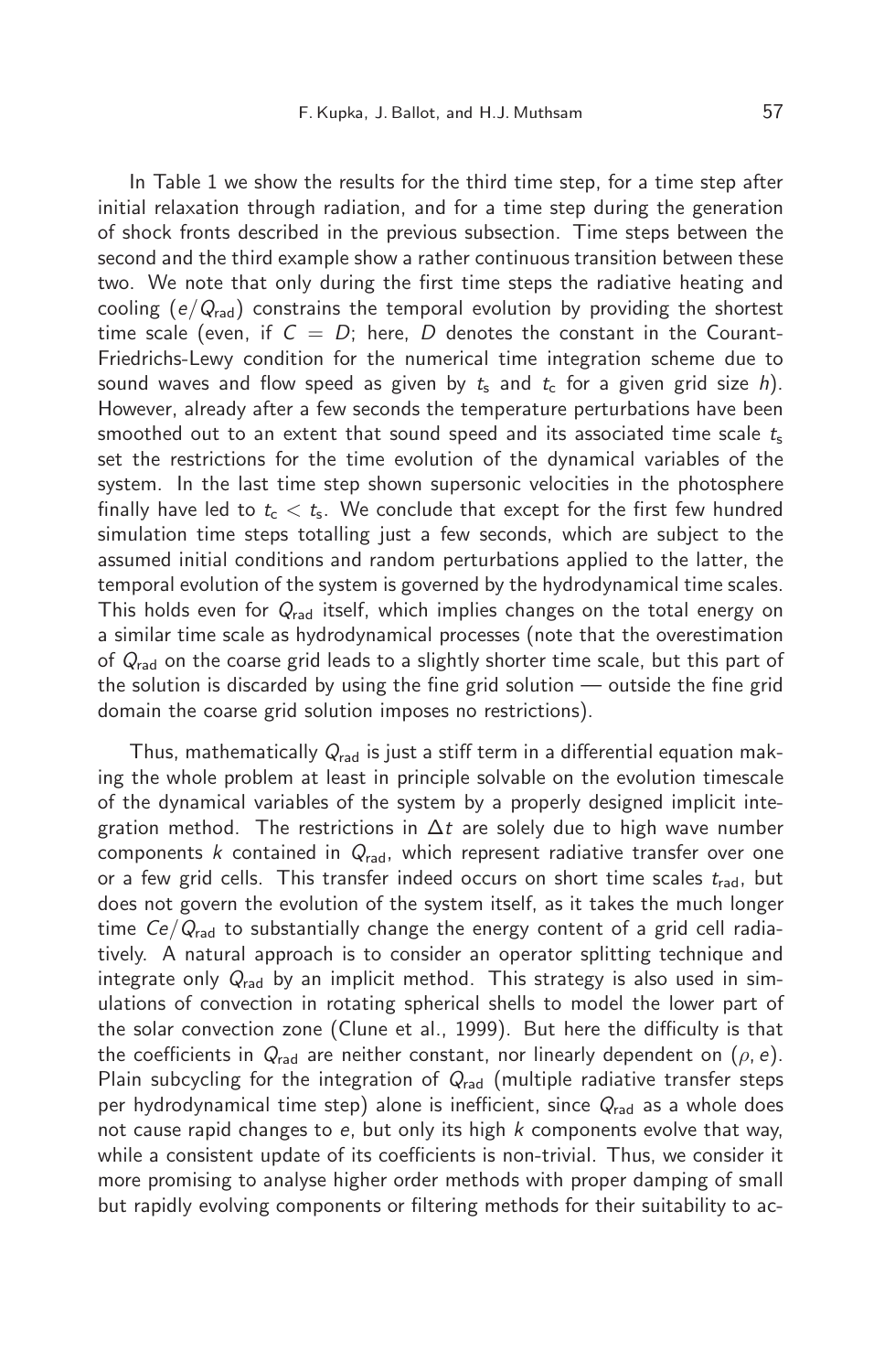celerate RHD simulations of stellar convection at high resolution. This would bring 3D simulations resolving the radiative heating and cooling at the surface of mid A-type main sequence stars from a supercomputing application to the realm of high performance department computers, as have been used in solar granulation simulations with ANTARES (see Muthsam et al. 2007, 2009).

# 6. Conclusions and outlook

We have presented 2D RHD simulations performed with the ANTARES code for a mid A-type star for two extreme cases of helium abundance, a solar one and a helium free composition. The simulations differ from previous works by a higher resolution and the application of high  $(5<sup>th</sup>)$  order advection schemes running stably for these simulations without the need to introduce artificial diffusion (see Muthsam et al. 2009 for further details). The quality of the advection scheme was demonstrated by the need to introduce artificial damping of vertical velocities over several sound-crossing time scales of the simulations to remove vertical oscillations introduced by the initial conditions. After that phase oscillations driven by the flow itself are found to reappear. The mean structure of the convection zone is close to a radiative one, as found in previous RHD simulations in 2D and 3D. The most interesting differences between the two cases we have considered include an inversion of the sign of the flux of kinetic energy as well as higher velocities and larger flow structures, each of them observed for the case with zero helium abundance. This can be understood in terms of the smaller extent of the convection zone due to the absence of partial ionisation of helium and the lower mean molecular weight of a helium free mixture. Since the evolution time scales of the surface convection zone are sufficiently short, we expect these results to be robust. As a note of caution we point out the lack of strong vortices found for the zone of He II ionisation for the case with solar abundance, which is in contrast to the results reported in Freytag (1995) and Freytag et al. (1996). From further simulation runs with different initial conditions we have found that at least for the lower (He ii ionisation driven) convection zone the simulations should be performed over very long times to ensure they no longer depend on the initial perturbations (vortices seeded initially may just remain while they may take a long time to grow on their own). As soon as the surface convection zone is sufficiently developed large shock fronts are emitted into the photosphere. These result from the interaction of vortex pairs with the density inversion near the surface. We expect that a similar mechanism could work around strong downflow regions in 3D simulations as well. The large shock fronts might affect spectral line profiles and provide a mechanism of heating chromospheres in mid A-type stars. Finally, we have analysed the importance of resolution to properly compute the radiative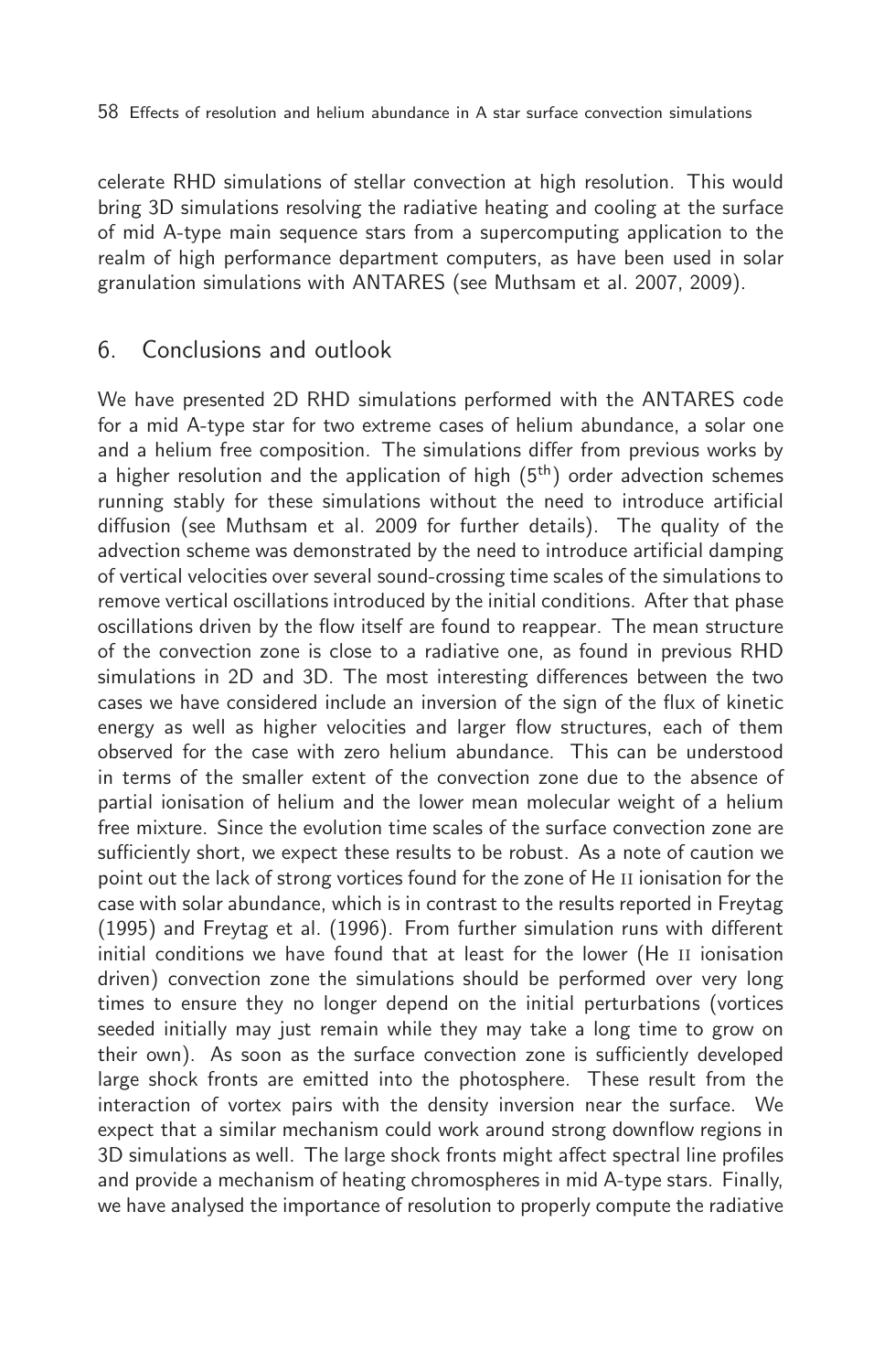heating and cooling rate  $Q_{rad}$  and have shown that the time step restrictions on a hydrodynamical solver implied by computing this quantity on a fine mesh are just those of a classical stiff term in a differential equation. Properly designed implicit integration methods should thus be able to accelerate RHD simulations of this class of stars.

This is most important since the two simulations shown here required 8.3 million time steps for the fine grid solutions resulting in a total of  $\sim$  13,000 CPU core hours (on POWER5 1.9 GHz CPUs). A 3D RHD simulation at the same resolution *h* is hence a supercomputing project (we recall that this is a consequence of the  $\Delta t \lesssim \hbar^2/\chi$  dependence of an explicit solver — a larger  $h$  as used in previous works would make the simulation more affordable, but this should be traded in only, if *Q*rad can be computed sufficiently accurately). Such a project is feasible with the ANTARES code which has successfully been run with good scaling on up to 1024 CPU cores at the POWER6 machine of the RZG in Garching. However, this would still restrict us to very few simulation runs. We thus think it is important to work on the implementation of proper integration methods, since this would also provide benefits for simulations of other types of stars once high enough resolution is demanded. Moreover, it would bring 3D RHD simulations of mid A-type stars with a resolution *h* as presented here into the realm of high performance department and university computers, which is already the case for equivalent simulations of F-type to M-type main sequence stars.

Concerning the interpretation of our present simulations with respect to the fact that they have been done for two spatial dimensions we consider a comparison with the solar case useful, where high-resolution 2D simulations (Muthsam et al., 2007) were followed by their 3D counterparts somewhat later on (Muthsam et al., 2009). Our present results should be equally valid for the 3D case with respect to our discussion of resolution, of radiative cooling and the stiffness property of *Q*rad, and the low intrinsic numerical damping of oscillations of the numerical method (the operators in the numerical scheme are one-dimensional and act separately in each spatial direction). We expect pulsational instabilities to be present both in 2D and 3D, as the nature of the driving is not related to the presence of two horizontal directions, although quantitatively the results will change. Since the density inversion is independent of the number of horizontal directions as well, we expect shock fronts to be formed also in the 3D case, but the detailed mechanism might be different (compare Muthsam et al. 2007 with Muthsam et al. 2009). The same holds for other results which directly depend on the flow dynamics: the size and sign of kinetic energy and enthalpy fluxes, the extent of overshooting, the mixing between the two convection zones in the case with solar helium abundance, and the lifetime of structures as well as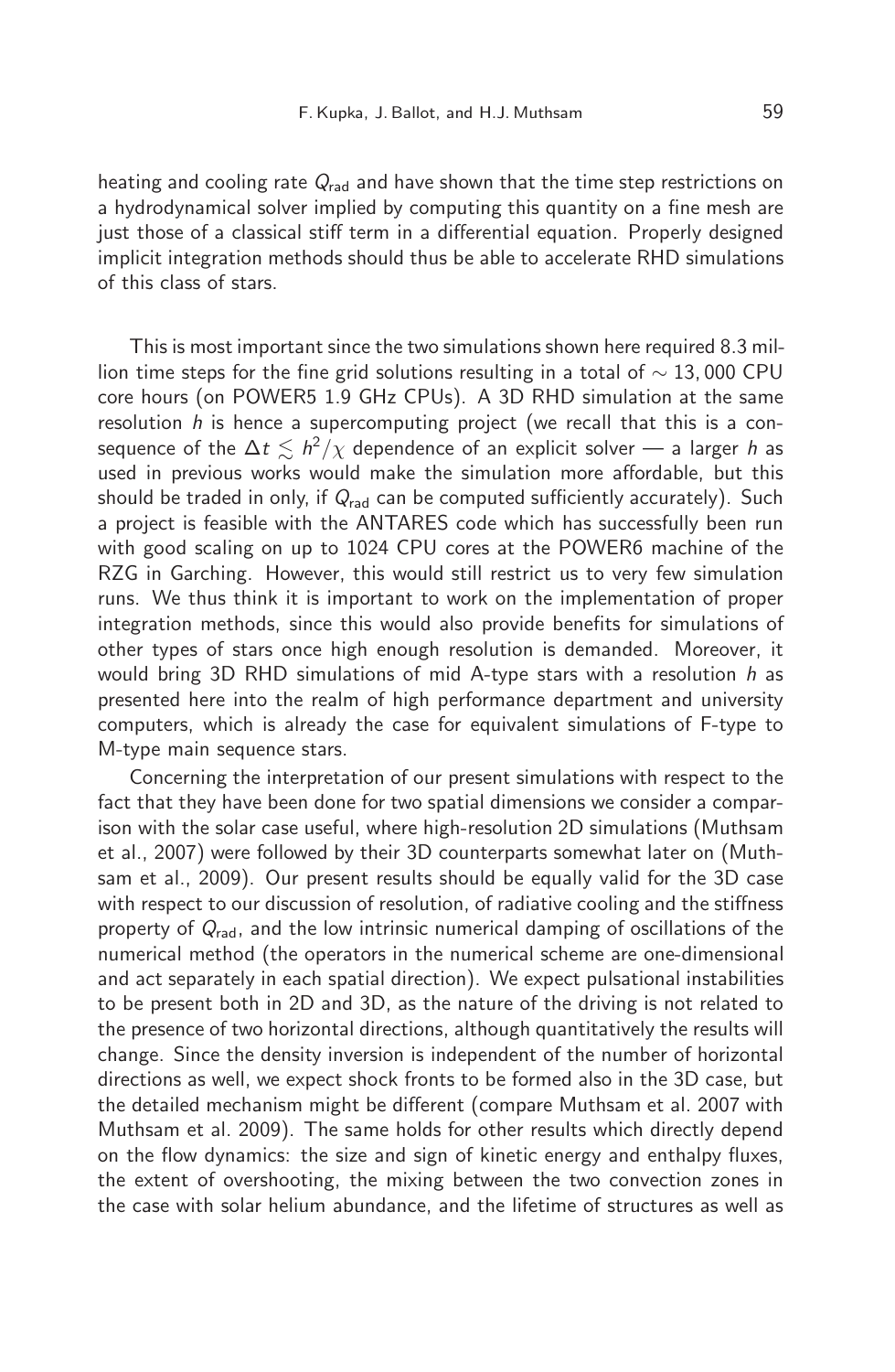their detailed dynamical properties. These processes are sensitive to the different dynamics in two and three spatial dimensions and quantitative comparisons with data from spectroscopy and asteroseismology will eventually require 3D simulations of equally high resolution.

We are working on a version of ANTARES with open vertical boundary conditions which avoids the reflection of waves and shock fronts. This will make the simulations more suitable for the study of convection-pulsation interactions and increase the stability of the code, since it avoids extreme conditions occurring when a front hits the upper boundary. We intend to use long-term simulations with this new version of ANTARES to compute synthetic spectra for comparisons with observations, study convection-pulsation interactions, and probe non-local models of convection. This will be followed by 3D simulations of equally high resolution as a final step.

Acknowledgments. We thank Ch. Stütz for computing several 1D model atmospheres with the LLmodels code which were used as initial conditions and also thank B. Löw-Baselli for useful discussions on grid refinements. F. Kupka and J. Ballot are grateful to the MPI for Astrophysics and the RZG in Garching for granting access to the IBM POWER5 p575, on which the numerical simulations presented in this paper have been performed. J. Ballot acknowledges support through the ANR project Siroco and H.J. Muthsam is grateful for support through the FWF project P18224-N13. We thank the anonymous referee for remarks which have helped to improve this article.

# References

Adelman, S.J. 2004, in The A-Star Puzzle (IAU Symp. 224), J. Zverko, W.W. Weiss, J. Žižňovský, S.J. Adelman (eds.), (Cambridge, UK: Cambridge University Press), 1

Canuto V. M., & Mazzitelli, I. 1991, ApJ 370, 295

- Canuto V. M., & Dubovikov, M. S. 1998, ApJ 493, 834 (CD98)
- Canuto V.M., Cheng Y., & Howard A. 2001, J. Atmos. Sci. 58, 1169

Chapman, S. 1954, ApJ 120, 151

Clune, T. C., Elliott, J. R., Miesch, et al. 1999, Parallel Computing 25, 361

Dravins, D. 1987, A&A 172, 211

Dravins, D. 1990, A&A 228, 218

Dravins, D., & Lind, J. 1984, in *Small-Scale Dynamical Processes in Quiet Stellar Atmospheres*, S.L. Keil (ed.) (Sacramento Peak, NM: National Solar Observatory), 414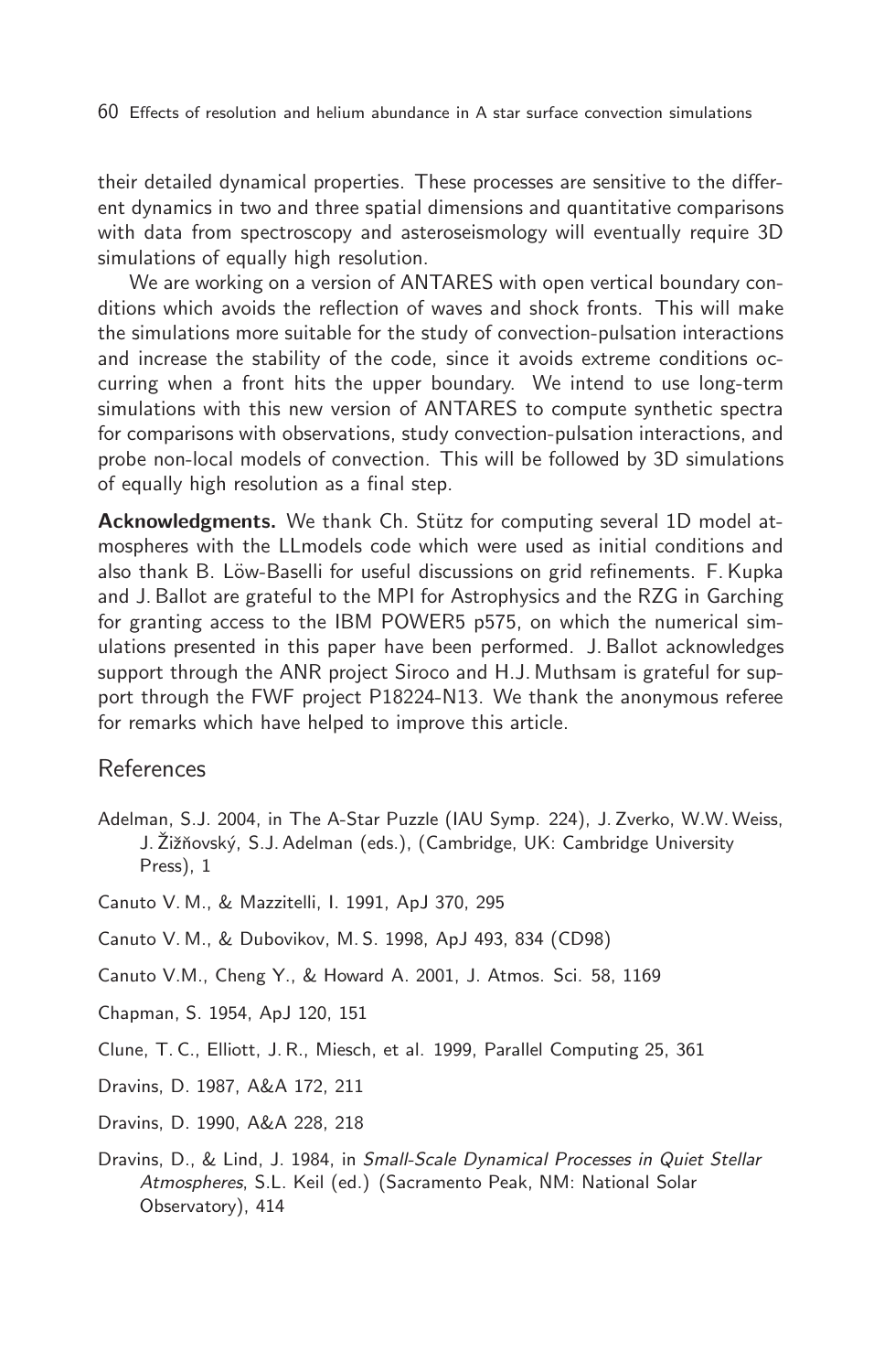Ferguson, J.W., Alexander, D.R., Allard, F., et al. 2005, ApJ 623, 585

Freytag, B. 1995, *PhD thesis*, Universität Kiel, Germany

Freytag, B., Steffen, M., & Ludwig, H.-G. 1996, A&A 313, 497

- Freytag, B., & Steffen, M. 2004, in *The A-Star Puzzle (IAU Symp. 224)*, J. Zverko, W.W. Weiss, J. Žižňovský, S.J. Adelman (eds.), (Cambridge, UK: Cambridge University Press), 139
- Gigas, D. 1984, in *Solar and Stellar Granulation*, R.J. Rutten, G. Severino (eds.) (Dordrecht, Kluwer), NATO Adv. Sci. Inst. (ASI) Serives C, Vol. 263, 533
- Gray, D.F. 1988, *Lectures on Spectral-line Analysis: F, G and K Stars*, (Arva, ON, Canada: The Publisher)

Gray, D.F. 1989, PASP, 101, 832

Gray, D.F., & Toner, C.G. 1986, PASP, 98, 499

Gray, D.F., & Nagel, T. 1989, ApJ, 341, 421

Grevesse, N., & Noels, A. 1993, in *Origin and Evolution of the Elements*, N. Prantzos, E. Vangioni-Flam and M. Cassé (eds.), (Cambridge, UK: Cambridge University Press), 15

Gulliver, A.F., Hill, G., & Adelman, S.J. 1994, ApJ 429, L81

Hill, G., Gulliver, A.F., & Adelman, S.J. 2004, in *The A-Star Puzzle (IAU Symp.* 224), J. Zverko, W.W. Weiss, J. Žižňovský, S.J. Adelman (eds.), (Cambridge, UK: Cambridge University Press), 35

Iglesias, C.A., & Rogers, F.J. 1996, ApJ 464, 943

- Kippenhahn, R., & Weigert, A. 1994, *Stellar Structure and Evolution*, 3rd printing (Springer-Verlag, New York)
- Kochukhov, O., Freytag, B., Piskunov, N., & Steffen, M. 2007, in *Convection in Astrophysics (IAU Symp. 239)*, F. Kupka, I.W. Roxburgh, K.L. Chan (eds.), (Cambridge, UK: Cambridge University Press), 68
- Kupka, F. 2005, in *Element Stratification in Stars: 40 Years of Atomic Diffusion*, G. Alecian, O. Richard, S. Vauclair (eds.), EAS Publications Series, Vol. 17, 177
- Kupka, F. 2009, in *Interdisciplinary Aspects of Turbulence*, W. Hillebrandt, F. Kupka (eds.) (Springer Verlag, Berlin), Lecture Notes in Physics Vol. 756, 49

Kupka, F., Paunzen, E., Iliev, I.Kh., & Maitzen, H.M. 2004, MNRAS 352, 863

Kupka, F., & Montgomery, M.H. 2002, MNRAS 330, L6

Kurucz, R.L. 1993, Opacities for Stellar Atmospheres: [+0.0], [+0.5], [+1.0], Kurucz CD-ROM No. 2 (Cambridge, Mass., Smithsonian Astrophysical Observatory)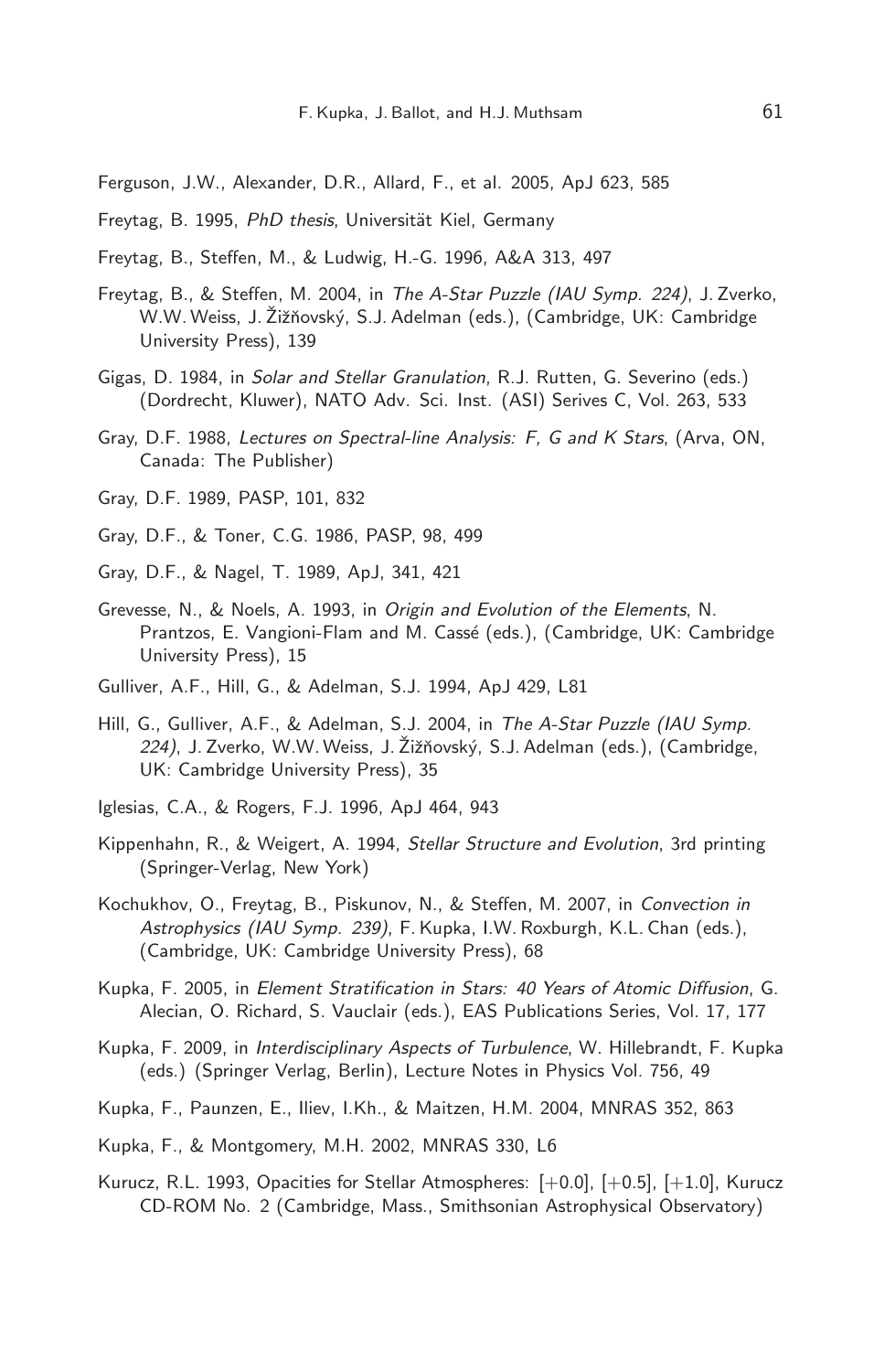Kurucz, R.L. 1993, Opacities for Stellar Atmospheres: [-5.0], [+0.0,noHe], [-0.5,noHe], Kurucz CD-ROM No. 8 Cambridge, Mass., Smithsonian Astrophysical Observatory)

Landstreet, J.D. 1998, A&A 338, 1041

- Landstreet, J.D. 2004, in *The A-Star Puzzle (IAU Symp. 224)*, J. Zverko, W.W. Weiss, J. Žižňovský, S.J. Adelman (eds.), (Cambridge, UK: Cambridge University Press), 423
- Landstreet, J.D. 2007, in *Convection in Astrophysics (IAU Symp. 239)*, F. Kupka, I.W. Roxburgh, K.L. Chan (eds.), (Cambridge, UK: Cambridge University Press), 103
- Landstreet, J.D., Kupka, F., Ford, H.A., et al. 2009, A&A, in print (see also arXiv:0906.3824v1 [astro-ph.SR])
- Latour, J., Toomre, J., & Zahn, J.-P. 1981, ApJ 248, 1081
- Lesieur, M. 1997, *Turbulence in Fluids*, 3rd edn. (Kluwer Academic Publishers, Dordrecht)
- Liu, X., Osher, S., & Chan, T. 1994, J. Comp. Phys. 115, 200
- Michaud, G. 2004, in *The A-Star Puzzle (IAU Symp. 224)*, J. Zverko, W.W. Weiss, J. Žižňovský, S.J. Adelman (eds.), (Cambridge, UK: Cambridge University Press), 173
- Moeng, C.-H., & Rotunno, R. 1990, J. Atmos. Sci. 47, 1149
- Muthsam, H.J., Löw-Baselli, B., Obertscheider, Chr., et al. 2007, MNRAS 380, 1335
- Muthsam, H.J., Kupka, F., Löw-Baselli, B., et al. 2009, NewA, submitted (see also arXiv:0905.0177v1 [astro-ph.SR])
- Nordlund, Å., & Stein, R.F. 1991, in *Stellar Atmospheres: Beyond Classical Models*, *Proceedings of the Advanced Research Workshop, Trieste, Italy*, L. Crivellari et al. (eds.) (Dordrecht, D. Reidel Publishing Co.), 263
- Obertscheider, C. 2007, PhD thesis, Universität Wien, Austria
- Richard, O., Michaud, G., & Richer, J. 2001, ApJ 558, 377
- Rogers, F.J., Swenson, F.J., & Iglesias, C.A. 1996, ApJ 456, 902
- Rosenthal, C.S., Christensen-Dalsgaard, J., Nordlund, Å., et al. 1999, A&A 351, 689
- Royer, F., Zorec, J., & Gómez, A.E. 2007, A&A 463, 671
- Shibahashi, H., Gough, D., Kurtz, D.W., & Kambe, E. 2008, PASJ 60, 63
- Shulyak, D., Tsymbal, V., Ryabchikova, T., et al. 2004, A&A 428, 993